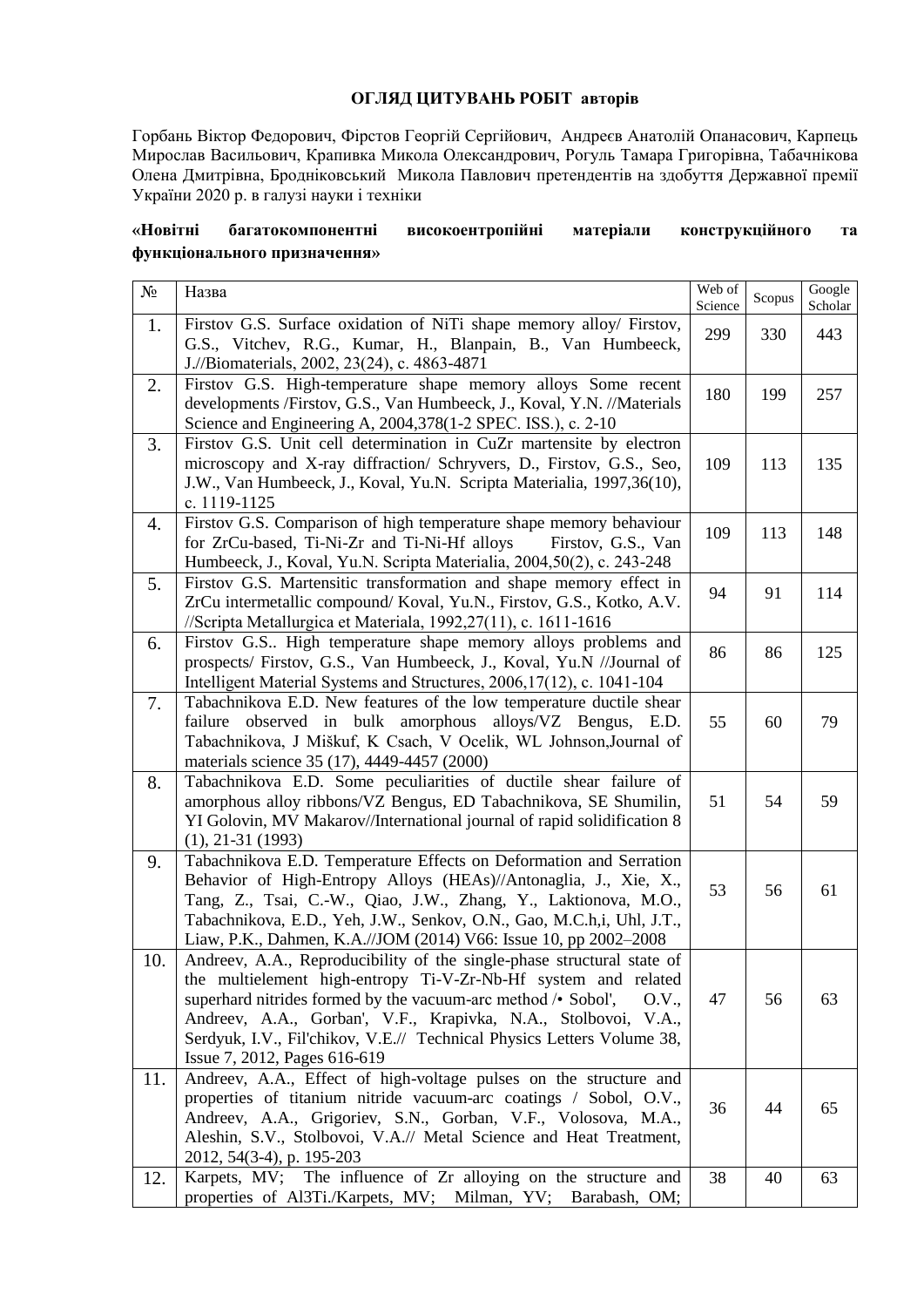|     | Korzhova, NP; Senkov, ON; Miracle, DB; Legkaya, TN;<br>Voskoboynik, IV.// Intermetallics, Volume 11, Issue 3, March 2003,<br>Pages 241-249.                                                                                                                                                                                                               |    |    |     |
|-----|-----------------------------------------------------------------------------------------------------------------------------------------------------------------------------------------------------------------------------------------------------------------------------------------------------------------------------------------------------------|----|----|-----|
| 13. | Gorban', V.F. Vacuum-ARC multilayer nanostructured TiN/Ti coatings:<br>Structure, stress state, properties / Sobol', O.V. Andreev, A.A.,<br>Grigoriev, S.N., Volosova, M.A., Gorban', V.F. //<br>Science<br>Metal<br>and Heat Treatment, 2012, 54(1-2), p. 28-33                                                                                          | 33 | 39 | 61  |
| 14. | Karpets, MV. Electrolytic synthesis of carbon nanotubes from carbon<br>dioxide in molten salts and their characterization./ Novoselova, I. A.;<br>Oliinyk, N. F.; Volkov, S. V.; Konchits, A. A.; Yanchuk, I. B.;<br>Yefanov, V. S.; Kolesnik, S. P.; Karpets, M. V.// Physica E: Low-<br>dimensional Systems and Nanostructures 40 (7), 2231-2237, 2008. | 38 | 40 | 64  |
| 15. | Firstov G.S. Electronic and Crystal Structure of the ZrCu Intermetallic<br>Compound Close to the Point of Structural Transformation(Article<br>/Zhalko-Titarenko, A.V., Yevlashina, M.L., Antonov, V.N., Yavorskii,<br>B.Yu., Koval, Yu.N., Firstov, G.S.// physica status solidi (b) Volume<br>184, Issue 1, 1 July 1994, Pages 121-127                  | 43 | 36 | 57  |
| 16. | Tabachnikova E.D. The contribution of grain boundary dislocations to<br>the plastic deformation of nanostructured titanium from the SD-effect of<br>the yield stress/ED Tabachnikova, VZ Bengus, VV Stolyarov, GI Raab,<br>RZ Valiev, //Materials Science and Engineering: A 309, 524-527 (2001)                                                          | 32 | 36 | 35  |
| 17. | Karpets, MV Nanostructural inhomogeneities acting as pinning centers<br>in bulk MgB2 with low and enhanced grain connectivity/ Prikhna, T.<br>A.; Eisterer, M.; Weber, H. W.; Gawalek, W.; Kovylaev, V. V.;<br>Karpets, M. V.; Basyuk, T. V.; Moshchil, V. E.//Superconductor<br>Science and Technology, Volume 27, Number 4, 2014.                       | 31 | 34 | 43  |
| 18. | Firstov G.S., The influence of Ni and Ti on the martensitic<br>transformation and shape memory effect of the intermetallic compound<br>ZrCu/ Koval, Yu.N., Firstov G.S., Delaey, L., Humbeeck, J.V. //<br>Scripta Metallurgica et Materiala, 1994,31(7), c. 799-802                                                                                       | 32 | 29 | 36  |
| 19. | Tabachnikova E.D. Low-temperature deformation and fracture of bulk<br>nanostructural titanium obtained by intense plastic deformation using<br>equal channel angular pressing/VZ Bengus, ED Tabachnikova, VD<br>Natsik, Ĭ Mishkuf, K Chakh//Low Temperature Physics 28 (11), 864-<br>874 (2002)                                                           | 23 | 22 | 32  |
| 20. | Andreev A.A. Structural-phase and stressed state of vacuum-arc-<br>deposited nanostructural Mo-N coatings controlled by substrate bias<br>during deposition / Sobol', O.V., Andreev, A.A., Stolbovoi, V.A.,<br>Fil'chikov, V.E. // Technical Physics Letters, 2012, 38(2), p. 168-171                                                                     | 23 | 29 | 35  |
| 21. | Andreev A.A. Physical characteristics, structure and stress state of<br>vacuum-arc tin coating, deposition on the substrate when applying high-<br>voltage pulse during the deposition / Sobol', O.V., Andreev, A.A.,<br>Grigoriev, S.N., Aleshin, S.V., Stolbovoy, V.A. // Problems of Atomic<br>Science and Technology, 2011, (4), p. 174-177           | 30 | 37 | 51  |
| 22. | Karpets, MV Phase equilibria in the Mg-Al-Casystem (Region 50-100<br>mass% Mg)./ Tkachenko, VG; Khoruzhaya, VG; Meleshevich, KA;<br>Karpets, MV; Frizel, VV. //Powder Metallurgy and Metal Ceramics. 42,<br>268-273, 2003.                                                                                                                                | 20 | 22 | 24  |
| 23. | Firstov G.S., Peculiarities of the martensitic transformation in ZrCu<br>intermetallic compound - Potential high temperature SMA/ Firstov,<br>G.S., Van Humbeeck, J., Koval, Yu.N.//Journal De Physique. IV : JP,<br>2001, 11(8), c. Pr8481-Pr8486                                                                                                        | 37 | 16 | 53  |
| 24. | Андреев А.А., Вакуумно-дуговые<br>устройства<br>покрытия:<br>И<br>Монография / А.А. Андреев, Л.П. Саблев, В.М. Шулаев, С.Н.<br>Григорьев // Харьков: ННЦ «ХФТИ», 2005, 236 с.                                                                                                                                                                             |    |    | 118 |
| 25. | Brodnikovskyi M.P Effect of boron on the structure and mechanical<br>properties of Ti-6Al and Ti-6Al-4V/ Bilous O.O., Artyukh L.V.,                                                                                                                                                                                                                       |    | 40 | 45  |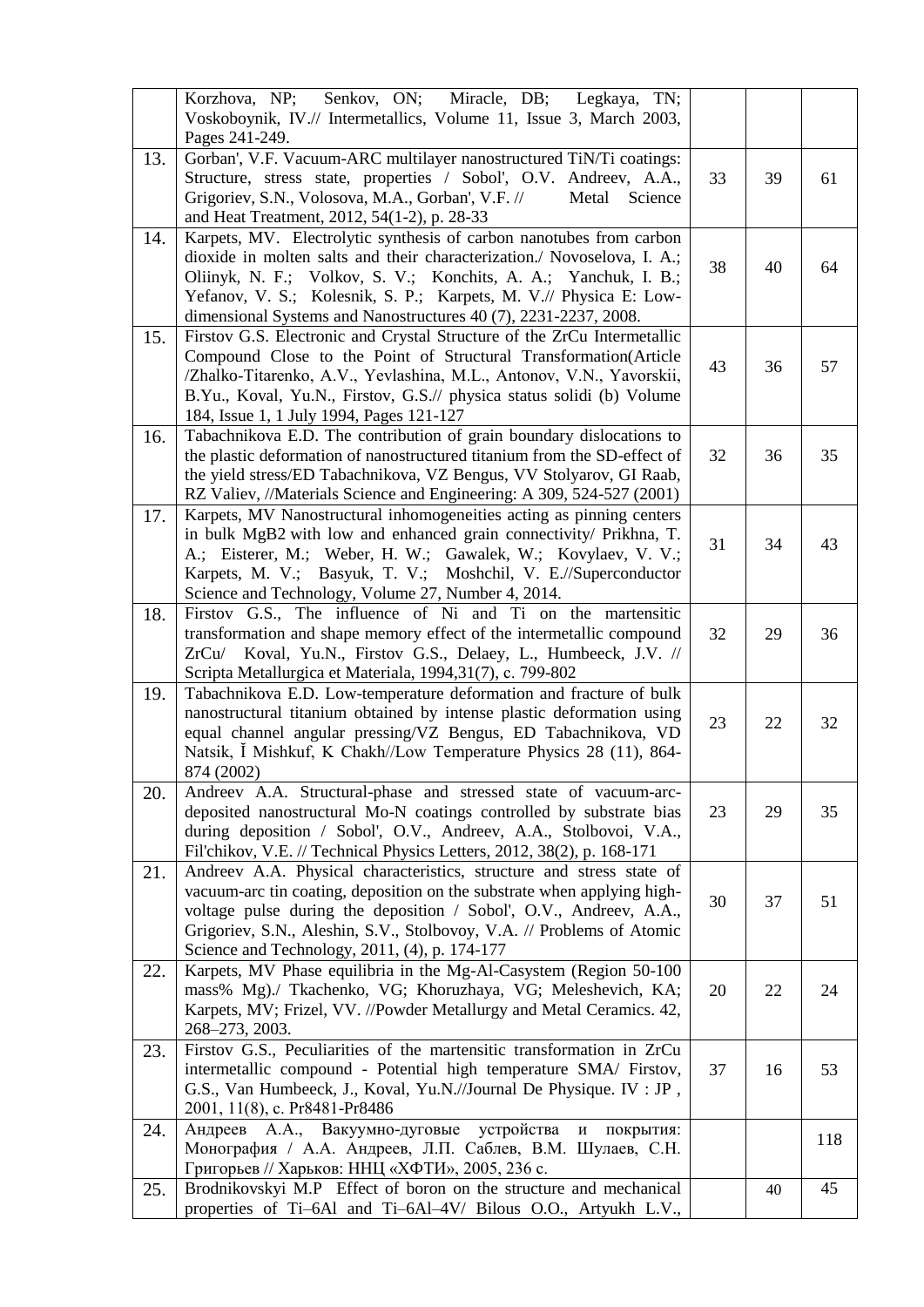|     | Velikanova T.Ya., Burka M.P., Brodnikovskyi M.P., Fomichov O.S.,<br>Tsyganenko N.I., Firstov S.O.//Materials Science and Engineering:<br>2005, A 402 (1-2), 76-8                                                                                                                                                                              |    |    |    |
|-----|-----------------------------------------------------------------------------------------------------------------------------------------------------------------------------------------------------------------------------------------------------------------------------------------------------------------------------------------------|----|----|----|
| 26. | Solid-solution hardening<br>of<br>Rogul', T.G.<br>high-Entropy<br>$\mathbf{a}$<br>AlTiVCrNbMo alloy (Article) / Firstov, S.A., Rogul', T.G., Krapivka,<br>N.A., Ponomarev, S.S., Tkach, V.N., Kovylyaev, V.V., Gorban', V.F.,<br>Karpets, M.V. // Russian Metallurgy (Metally) Volume 2014, Issue 4, 1<br>April 2014, Pages 285-292           |    | 14 | 56 |
| 27. | Brodnikovsky NP Mechanical properties of ZrB2-SiC (ZrSi2) ceramics<br>/ON Grigoriev, BA Galanov, VA Kotenko, SM Ivanov, AV Koroteev,<br>NP Brodnikovsky //Journal of the European Ceramic Society 2010,30<br>$(11), 2173 - 2181$                                                                                                              |    | 35 | 57 |
| 28. | Андреев А.А., Саблев Л.П., Григорьев С.Н. Вакуумно-дуговые<br>покрытия. Монография. Харьков: ННЦ ХФТИ, 2010, 317 с.                                                                                                                                                                                                                           |    |    | 77 |
| 29. | Gorban V.F. Hardening and mechanical properties of as-cast high-<br>alloys/SA Firstov, VF Gorban , NA Krapivka, EP<br>entropy<br>Pechkovsky//Composites and Nanostures, 2011 Том 2 Страницы<br>$5-20$                                                                                                                                         |    |    | 84 |
| 30. | Горбань В.Ф. Связь прочностных характеристик материалов с<br>показателями автоматического индентирования/СА Фирстов, ВФ<br>Горбань, ЭП Печковский, НА Мамека// Материаловедение 2007<br>Номер 11 Страницы 26-31                                                                                                                               |    |    | 48 |
| 31. | Андреев А.А., ВАКУУМНАЯ ДУГА. Источники<br>плазмы,<br>осаждение покрытий, поверхностное модифицирование.<br>И.И.<br>Аксенов, А.А. Андреев, В.А. Белоус, В.Е. Стрельницкий, В.М.<br>Хороших. Киев, Наукова думка, 2012, 726 с.                                                                                                                 |    |    | 45 |
| 32. | Tabachnikova E, Possible local superplasticity of amorphous metallic<br>alloys in the catastrophic shear band under low temperature ductile<br>shear failure V Bengus, E Tabachnikova, K Csach, J Miskuf, V Ocelik<br>Scripta materialia 35 (6), 781-784 (1996)                                                                               |    |    | 31 |
| 33. | Karpets, M. V. Mechanical properties of materials based on MAX<br>phases of the Ti-Al-C system. /Prikhna, T. A.; Dub, S. N.; Starostina,<br>A. V.; Karpets, M. V.; Cabiosh, T.; Chartier, P. //Journal of Superhard<br>Materials, volume 34, pages 102-109, 2012.                                                                             | 18 | 19 | 34 |
| 34. | Tabachnikova E.D. Deformation-induced phase transformation of<br>Co20Cr26Fe20Mn20Ni14 high-entropy alloy during high-pressure<br>torsion at 77 K/ Moon J., Qi Y., Tabachnikova E., Estrin Y., Choi W.-<br>M., Joo S.-H., Lee B.-J., Podolskiy A., Tikhonovsky M., Kim H.S.//<br>"Materials Letters"ISSN 0167-577ХТом 202Страницы 86-88 (2017) | 31 | 35 | 35 |
| 35. | Karpets, M. V. Electronic structure of the high-temperature tetragonal<br>Tl3PbBr5 phase. Denysyuk, N. M.; Bekenev, V. L.; Karpets, M. V.;<br>Parasyuk, O. V.; Danylchuk, S. P.; Khyzhun, O. Y.// Journal of alloys<br>and compounds 576, 271-278, 2013.                                                                                      | 21 | 21 | 23 |
| 36. | Firstov G.S.,. High Entropy Shape Memory Alloys / Firstov, G.S.,<br>Kosorukova, T.A., Koval, Y.N., Odnosum, V.V Materials Today:<br>Proceedings, 2015, 2, c. S499-S503                                                                                                                                                                        | 34 | 39 | 51 |
| 37. | Firstov G.S., Martensitic transformation and shape memory effect in<br>Ni3Ta: A novel high-temperature shape memory alloy/ Firstov, G.S.,<br>Koval, Yu.N., Van Humbeeck, J., Ochin, P.//Materials Science and<br>Engineering A, 2008,481-482(1-2 C), c. 590-593                                                                               | 24 | 24 | 30 |
| 38. | Firstov G.S., B2 intermetallic compounds of Zr. New class of the shape<br>memory alloys. Koval Yu.N., Firstov G.S., Van Humbeeck J., Delaey<br>L., Jang W.Y.// J. Physique IV. - 1995. - C8. - 5. - P. 1103-1108.                                                                                                                             | 19 |    | 25 |
| 39. | Karpets, M. V. Synthesis Pressure-Temperature Effect on Pinning in<br>MgB2-Based Superconductors. Prikhna, T.; Eisterer, M.; Gawalek,<br>W.; Kozyrev, A.; Weber, H. W.; Sokolovsky, V.; Chaud, X.;                                                                                                                                            | 16 | 20 | 24 |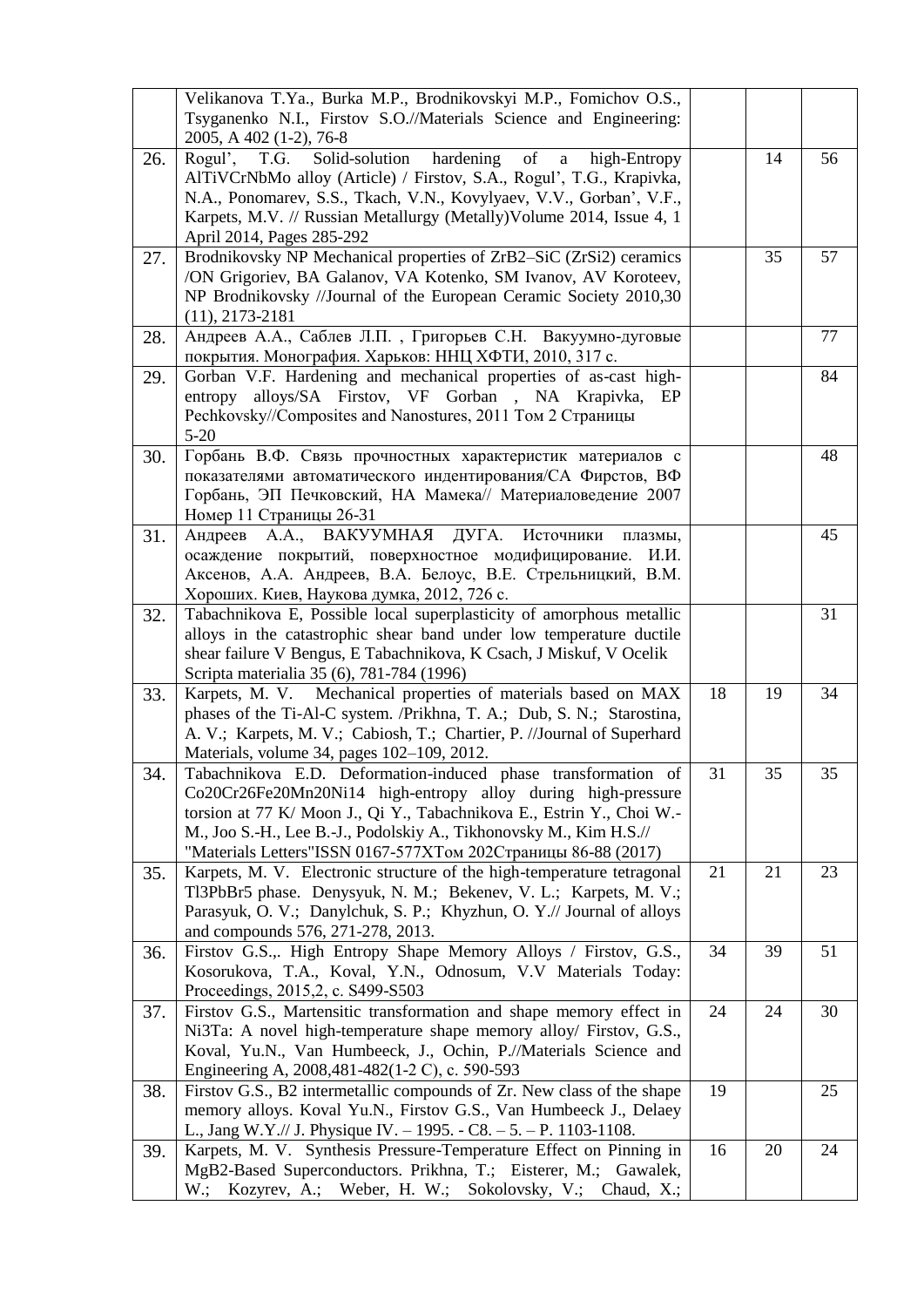|     | Noudem, J.; Habisreuther, T.; Moshchil, V.; Karpets, M.; Basyuk, T.;<br>Kovylaev, V.; Dellith, J.; Sverdun, V.; Kuznietsov, R.; Shmidt, C.;<br>Vitovetskaya, T.; Polikarpova, L. Journal of Superconductivity and<br>Novel Magnetism volume 26, pages 1569–1576, 2013.                                                                                                                                                                                                                                                                                                                             |                |    |    |
|-----|----------------------------------------------------------------------------------------------------------------------------------------------------------------------------------------------------------------------------------------------------------------------------------------------------------------------------------------------------------------------------------------------------------------------------------------------------------------------------------------------------------------------------------------------------------------------------------------------------|----------------|----|----|
| 40. | Термостойкость<br>покрытий<br>сверхтвердых<br>НИТРИДНЫХ<br>ИЗ<br>высокоэнтропийных многокомпонентных сплавов Ti - V - Zr - Nb<br>- Нf. Фирстов С.А., Даниленко Н.И., Карпец М.В., Андреев А.А.,<br>Макаренко Е.С.Порошковая металлургия и металлокерамика 52 (9-<br>10), 560-566                                                                                                                                                                                                                                                                                                                   | 11             | 20 | 36 |
| 41. | The effect of high-pressure synthesis on flux<br>Karpets, Myroslav;<br>pinning in MgB2-based superconductors./ Prikhna, Tatiana; Gawalek,<br>Wolfgang; Eisterer, Michael; Weber, Harald W.; Monastyrov,<br>Mykola; Sokolovsky, Vladimir; Noudem, Jacques; Moshchil, Viktor;<br>Karpets, Myroslav; Kovylaev, Valeriy; Borimskiy, Alexandr; Tkach,<br>Vasiliy; Kozyrev, Artem; Kuznietsov, Roman; Dellith, Jan; Shmidt,<br>Litzkendorf, Doris; Karau, Friedrich; Dittrich, Ulrich;<br>Christa;<br>Michael//Physica C: Superconductivity. Volume<br>Tomsic,<br>479,<br>September 2012, Pages 111-114. |                | 12 | 30 |
| 42. | Tabachnikova E.D. Mechanical properties of the CoCrFeNiMnVx high<br>entropy alloys in temperature range 4.2-300 K Tabachnikova E.D.,<br>Podolskiy A.V., Laktionova M.O., Bereznaia N.A., Tikhonovsky M.A.,<br>Tortika A.S.//"Journal of Alloys and Compounds" ISSN 0925-8388Tom<br>698, Выпуск 1Страницы 501-509 (2017)                                                                                                                                                                                                                                                                            | 14             | 20 | 22 |
| 43. | Tabachnikova E.D. Mechanical properties of amorphous alloys ribbons<br>prepared by rapid quenching of the melt after different thermal<br>treatments before quenching/ED Tabachnikova, VZ Bengus, DV<br>Egorov, VS Tsepelev, V Ocelik//Materials Science and Engineering: A<br>226, 887-890 (1997)                                                                                                                                                                                                                                                                                                 | 18             | 27 | 22 |
| 44. | Rogul, T.G. Structure and microhardness of polycrystalline chrom<br>produced by magnetron sputtering / Firstov, S.A., Rogul', T.G.,<br>Marusshko V.T., Sagaydac V.F. // Вопросы материаловедения, 22,<br>Pages 201-295, (2003)                                                                                                                                                                                                                                                                                                                                                                     | 18             | 21 | 31 |
| 45. | Gorban', V.F. Thermal stability of superhard nitride coatings from high-<br>entropy multicomponent Ti-V-Zr-Nb-Hf alloy/Firstov, S.A., Gorban',<br>V.F., Danilenko, N.I., Karpets, M.V., Andreev, A.A., Makarenko, E.S.<br>//Powder Metallurgy and Metal Ceramics Volume 52, Issue 9-10,<br>January 2014, Pages 560-566                                                                                                                                                                                                                                                                             |                |    | 24 |
| 46. | Rogul, T. Effect of small concentrations of oxygen and nitrogen on the<br>structure and mechanical properties of sputtered titanium films /<br>Firstov, S., Rogul', T., Kulikovsky V., Ctvrtlic R. // Surface and<br>Coatings Nechnology, 206 (17), Pages 3580-3585, (2012)                                                                                                                                                                                                                                                                                                                        |                | 16 | 19 |
| 47. | Karpets, M. V. Morphological, structural and adsorption features of<br>oxide composites with silica and titania matrices./ Gun'ko, V. M.;<br>Bogatyrev, V. M.; Borysenko, M. V.; Galaburda, M. V.; Sulim, I. Y.;<br>Petrus, L. V.; Korduban, O. M.; Polshin, E. V.; Zaulychnyy, Ya. V.;<br>Karpets, M. V.; Foya, O. O.; Myronyuk, I. F.; Chelyadyn, V. L.;<br>Dzhura, U. Ya.; Leboda, R.; Skubiszewska-Zieba, J.; Blitz, J.<br>P//Applied Surface Science. Volume 256, Issue 17, 15 June 2010, Pages<br>5263-5269.                                                                                 | $\overline{2}$ | 13 | 18 |
| 48. | Tabachnikova E.D. Failure crack orientation at ductile shear fracture of<br>Fe80-xNixB20 metallic glass ribbons/VZ Bengus, P Diko, K Csach, J<br>Miškuf, V Ocelik, E.D. Tabachnikova, EB Korolkova,//Journal of<br>materials science 25 (3), 1598-1602 (1990)                                                                                                                                                                                                                                                                                                                                      | 12             | 14 | 17 |
| 49. | Karpets, M. V. Influence of the substrate choice on the L10 phase<br>formation of post-annealed Pt/Fe and Pt/Ag/Fe thin films./<br>Vladymyrskyi, I. A.; Karpets, M. V.; Katona, G. L.; Beke, D. L.;                                                                                                                                                                                                                                                                                                                                                                                                | 16             | 16 | 16 |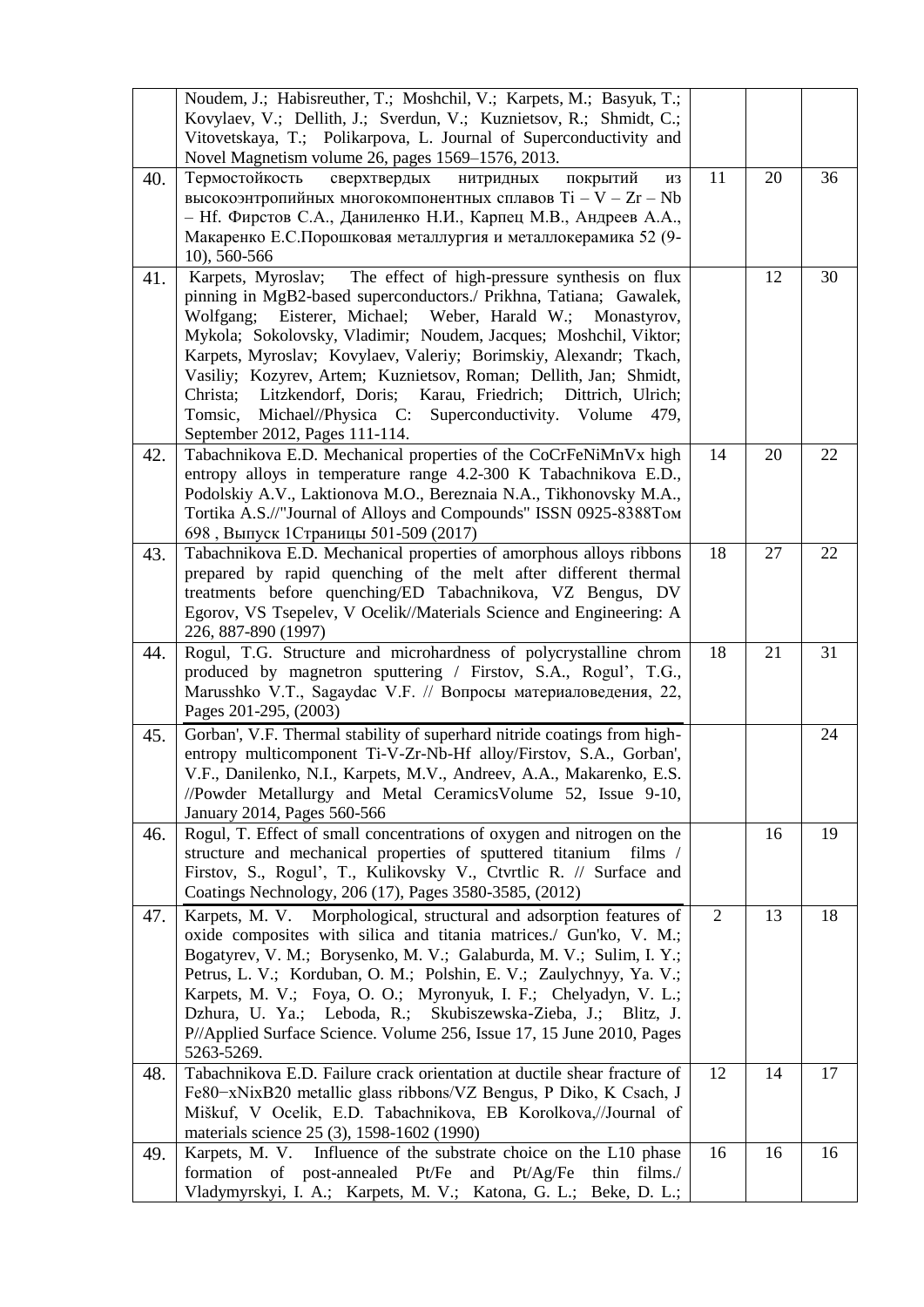|     | Sidorenko, S. I.; Nagata, T.; Nabatame, T.; Chikyow, T.; Ganss, F.;<br>Beddies, G.; Albrecht, M.; Makogon, I. M. //Journal of Applied<br>Physics 116, 044310 (2014).                                                                                                                                                                                                                                                                                                                                                                                                                                                                                                                            |                |    |    |
|-----|-------------------------------------------------------------------------------------------------------------------------------------------------------------------------------------------------------------------------------------------------------------------------------------------------------------------------------------------------------------------------------------------------------------------------------------------------------------------------------------------------------------------------------------------------------------------------------------------------------------------------------------------------------------------------------------------------|----------------|----|----|
| 50. | Firstov G.S. Irreversible processes during mart-ensitic transformation in<br>Zr-based shape memory alloys Firstov G.S., Koval Yu.N., Van<br>Humbeeck J. // J. Physique IV. - 1997. - C5. - 7. - P. 549-554.                                                                                                                                                                                                                                                                                                                                                                                                                                                                                     | 9              | 4  | 18 |
| 51. | Karpets, M. V. Studies of the oxidation stability, mechanical<br>characteristics of materials based on max phases of the Ti-Al-(C, N)<br>systems, and of the possibility of their use as tool bonds and materials<br>for polishing./ Prikhna, T.A.; Starostina, A.V.; Lizkendorf, D.; Petrusha,<br>I.A.; Ivakhnenko, S.A.; Borimskii, A.I.; Filatov, Yu.D.; Loshak, M. G.;<br>Serga, M.A.; Tkach, V.N.; Turkevich, V.Z.; Sverdun, V.B.; Klimenko,<br>S. A.; Turkevich, D. V.; Dub, S. N.; Basyuk, T. V.; Karpets, M. V.;<br>Moshchil, V. E.; Kozyrev, A. V.; Il'nitskaya, G. D.; Kovylyaev, V. V.;<br>Cabiosh, T.; Chartier, P//Journal of Superhard Materials, volume 36,<br>pages 9–17, 2014. | 14             | 16 | 20 |
| 52. | Karpets, M. V. Influence of the annealing atmosphere on the structural<br>properties of FePt thin films /Vladymyrskyi, I. A.; Karpets, M. V.;<br>Ganss, F.; Katona, G. L.; Beke, D. L.; Sidorenko, S. I.; Nagata, T.;<br>Nabatame, T.; Chikyow, T.; Beddies, G.; Albrecht, M.; Makogon, Iu.<br>M.// Journal of Applied Physics 114, 164314 (2013).                                                                                                                                                                                                                                                                                                                                              | 9              | 14 | 23 |
| 53. | Karpets, MV. Formation of periodic microstructures involving the L12<br>phase in eutectic Al-Ti-Cr alloys. //Barabash, OM; Milman, YV;<br>Miracle, DV; Karpets, MV; Korzhova, NP; Legkaya, TN; Mordovets,<br>NM; Podrezov, YN; Voskoboinik, IV.// Intermetallics, Volume 11,<br>Issue 9, September 2003, Pages 953-962.                                                                                                                                                                                                                                                                                                                                                                         | 12             | 12 | 23 |
| 54. | Firstov G.S. Phase transformations in Zr-29.56 at.% Cu-19.85 at.% Ni<br>melt-spun high-temperature shape memory alloy(Article)/Firstov, G.S.,<br>Koval, Yu.N.a, Van Humbeeck, J.b, Portier, R.c, Vermaut, P.c, Ochin,<br>P.d// Materials Science and Engineering A Volume 438-440, Issue<br>SPEC. ISS., 25 November 2006, Pages 816-820                                                                                                                                                                                                                                                                                                                                                         | 9              | 14 | 14 |
| 55. | Рогуль, Т.Г. Теоретическая (предельная) твердость / С.А. Фирстов,<br>Т.Г. Рогуль // Доповіді НАНУ, 110-114, (2007)                                                                                                                                                                                                                                                                                                                                                                                                                                                                                                                                                                              |                |    | 24 |
| 56. | Rogul T Theoretical (Ultimate) Hardness / S Firstov, T Rogul //Powder<br>Metallurgy Progress 7 (2), 61 (2007)                                                                                                                                                                                                                                                                                                                                                                                                                                                                                                                                                                                   |                |    | 15 |
| 57. | Firstov G.S. Alloying of ZrCu-based high tem-perature shape memory<br>alloys Firstov G.S., Koval Yu.N., Van Humbeeck J. Vitchev R.G. // J.<br>Physique IV. $-2003$ . $-112$ . $-$ P. 1075-1078.                                                                                                                                                                                                                                                                                                                                                                                                                                                                                                 | $\overline{7}$ | 8  | 13 |
| 58. | Tabachnikova E Microstructure and Mechanical Properties of High-<br>Entropy Alloy Co 20 Cr 26 Fe 20 Mn 20 Ni 14 Processed by High-<br>Pressure Torsion at 77 K and 300 K / Moon J., Qi Y., Tabachnikova E.,<br>Estrin Y., Choi W.-M., Joo S.-H., Lee B.-J., Podolskiy A., Tikhonovsky<br>М., Kim H. S.//"Scientific Reports"ISSN 2045-2322Том 8 (1) 11074<br>Страницы 1-12 (2018)                                                                                                                                                                                                                                                                                                               | 7              | 12 | 13 |
| 59. | Rogul, T.G. Ultimate strengthening, theoretical and limit tool hardness /<br>Firstov, S.A., Rogul, T.G., Gorban, V.F., Pechkovsky, E.P. //Key<br>Engineering Materials, 2009, 409, c. 128-136                                                                                                                                                                                                                                                                                                                                                                                                                                                                                                   | 9              | 8  | 14 |
| 60. | Tabachnikova E. Low temperature mechanical properties of metallic<br>glasses: Connection with structure//VZ Bengus, ED Tabachnikova, P<br>Duhaj, V Ocelik//Materials Science and Engineering: A 226, 823-832<br>(1997)                                                                                                                                                                                                                                                                                                                                                                                                                                                                          | 12             | 12 | 12 |
| 61. | Brodnikovsky NP High-temperature mechanical properties of powder<br>metallurgy: porous lightweight titanium nanolaminates/Firstov SA,<br>Pechkovsky EP, Ivanova II, Brodnikovsky NP, Gorban VF // High<br>Temperature Materials and Processes, 2006 25 (1-2), 47-58,                                                                                                                                                                                                                                                                                                                                                                                                                            |                |    | 12 |
| 62. | Brodnikovskii NP High-porous materials made from alloy steel fibers:<br>production, structure, and mechanical properties/Kostornov AG,                                                                                                                                                                                                                                                                                                                                                                                                                                                                                                                                                          |                |    | 11 |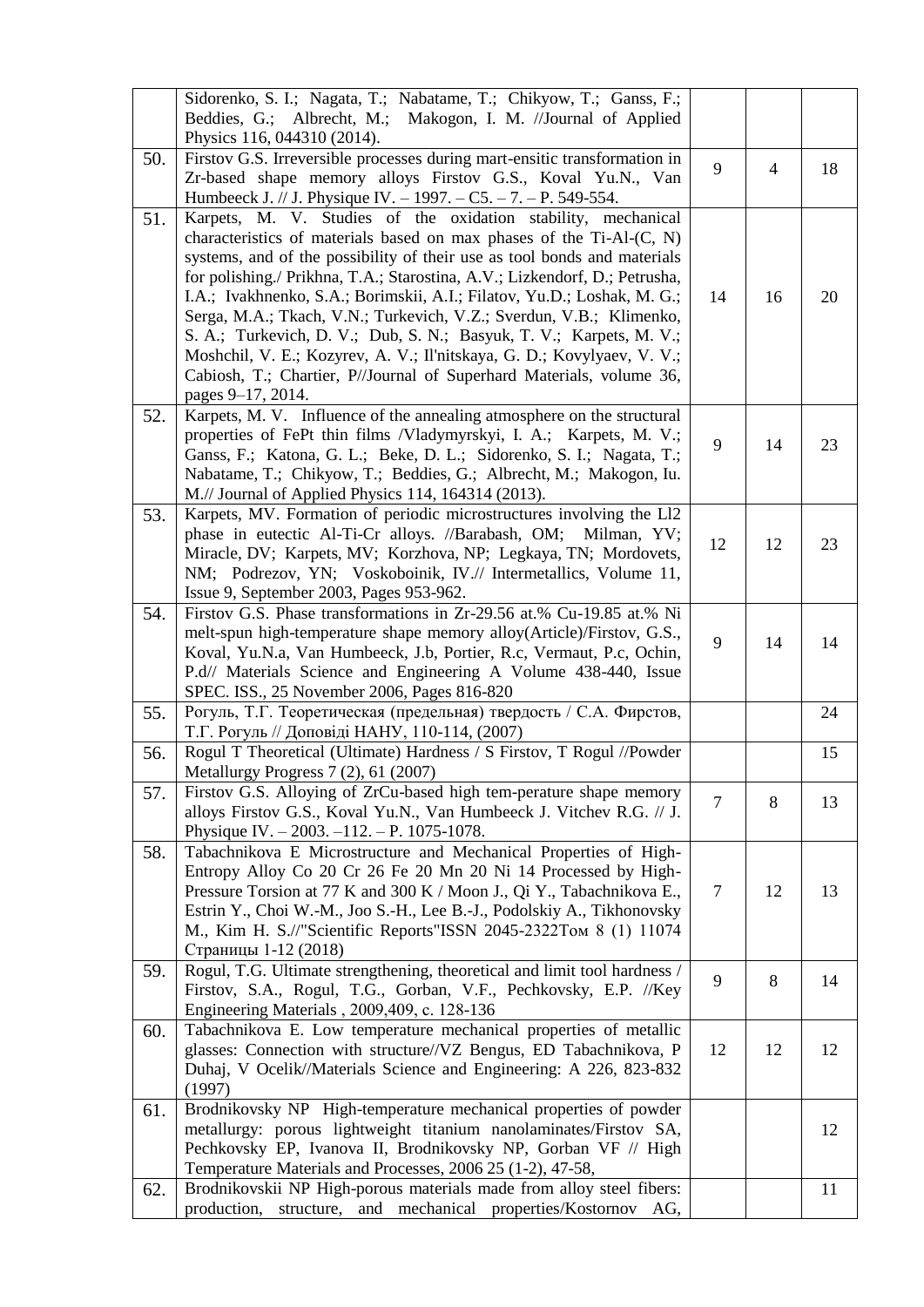|     | Kirichenko OV, Brodnikovskii NP, Guslienko YA//Powder Metallurgy<br>and Metal Ceramics, 2008 47 (5-6), 295-298                                                                                                                                                                                                                                                                                                |    |    |                |
|-----|---------------------------------------------------------------------------------------------------------------------------------------------------------------------------------------------------------------------------------------------------------------------------------------------------------------------------------------------------------------------------------------------------------------|----|----|----------------|
| 63. | Brodnikovskii NP High-porous materials of carbon steel fibers and<br>mechanical properties/Kostornov AG,<br>their<br>Kirichenko<br>OV,<br>Brodnikovskii NP, Klimenko VN//Powder Metallurgy and Metal<br>Ceramics 2008, 47 (3-4), 171-175                                                                                                                                                                      |    |    | 8              |
| 64. | Бродниковский НП Механическое поведение титанокремнистого<br>карбида Ti3SiC2 в зависимости от структурного состояния и<br>условий деформирования/Бродниковский НП, Головаш<br>AB,<br>OH,<br>Демидик<br>АН//Металлофизика.<br>Новейшие<br>Григорьев<br>технологии, 2003, 23 (9), 1179                                                                                                                          |    |    | $\overline{7}$ |
| 65. | Andreev. A.A., Structural engineering of the multilayer vacuum Arc<br>nitride coatings based on Ti, Cr, Mo and Zr / Sobol, O.V., Postelnyk,<br>A.A., Meylekhov, A.A., Andreev, A.A., Stolbovoy, V.A., Gorban,<br>V.F.// Journal of Nano- and Electronic Physics Volume 9, Issue 3, 2017,<br>03003                                                                                                             | 8  | 11 | 14             |
| 66. | Karpets, M.V.In situ X-ray diffraction study of the phase transformation<br>in the non-stoichiometric intermetallic compound Ti3Sn. /Ivanova, O.;<br>Karpets, M.; Yavari, A. R.; Georgarakis, K.; Podrezov, Yu. //Journal<br>of Alloys and Compounds, Volume 582, Pages 360-363, 2014.                                                                                                                        | 8  | 8  | 10             |
| 67. | Gorban', V.F. Mechanical properties of porous Ti 3SiC 2/TiC, Ti 3AlC<br>2/TiC, and Ti 4AlN 3/TiN nanolaminates at 20 to 1300°C/ Firstov, S.A.,<br>Gorban', V.F., Ivanova, I.I., Pechkovskii, E.P.Powder Metallurgy and<br>Metal Ceramics, 2010, 49(7-8), c. 414-423                                                                                                                                           |    | 11 | 13             |
| 68. | Karpets, M.V. Local structure and electron spin resonance of copper-<br>doped SrTiO3 ceramics. /Laguta, V. V.; Scherbina, O. I.; Garmash, E.<br>P.; Pavlikov, V. N.; Karpec, M. V.; Glinchuk, M. D.; Svechnikov, G.<br>S. //Journal of Materials Science, volume 48, pages 4016-4022, 2013.                                                                                                                   | 8  | 9  | $\tau$         |
| 69. | Mechanical properties and thermally activated<br>Tabachnikova E.<br>plasticity of the Ti30Zr25Hf15Nb20Ta10 high entropy alloy at<br>temperatures 4.2-350 K /Podolskiy A.V., Tabachnikova E.D.,<br>Voloschuk V.V., Gorban V.F., Krapivka N.A., Firstov S.A.//"Materials<br>Science and Engineering. A"ISSN 0921-5093<br>Том 710, Выпуск 1 Страницы 136-141 (2018)                                              | 12 | 16 | 17             |
| 70. | Gorban', V.F. Structural materials research: Effect of electron density on<br>phase composition of high-entropy equiatomic alloys/Firstov, S.A.,<br>Gorban, V.F., Krapivka, N.A., Karpets, M.V., Pechkovskii, É.P.//<br>Powder Metallurgy and Metal CeramicsVolume 54, Issue 9, 2016,<br>Pages 607-613                                                                                                        |    | 10 | 12             |
| 71. | Firstov G.S., Directions for High-Temperature Shape Memory Alloys'<br>Improvement: Straight Way to High-Entropy Materials? / Firstov, G.S.,<br>Kosorukova, T.A., Koval, Y.N., Verhovlyuk, P.A.// Shape Memory and<br>Superelasticity, 2015,1(4), c. 400-407                                                                                                                                                   | 19 | 21 | 24             |
| 72. | Tabachnikova E. Low-temperature fracture toughness of some iron,<br>nickel-based metallic glass ribbons/V Ocelik, P Diko, K Csach, V<br>Hajko, VZ Bengus, ED Tabachnikova,//Journal of materials science 22<br>$(10), 3732-3736(1987)$                                                                                                                                                                        | 11 | 9  | 8              |
| 73. | Rogul TG Grain boundary engineering of nanostructured chromium<br>films /SA Firstov, TG Rogul, SN Dub // Innovative Superhard Materials<br>and Sustainable Coatings for Advanced Manufacturing, 225-232 (2005)                                                                                                                                                                                                |    |    | 10             |
| 74. | Plastic dynamics of the Al0.5CoCrCuFeNi high<br>Tabachnikova E.<br>entropy alloy at cryogenic temperatures: Jerky flow, stair-like<br>fluctuation, scaling behavior, and non-chaotic state/ Guo, Xiaoxiang;<br>Xie, Xie ; Ren, Jingli; Laktionova, Marina; Tabachnikova, Elena; Yu,<br>Liping; Cheung, Wing-Sum; Dahmen, Karin A.; Liaw, Peter K.//<br>APPLIED PHYSICS LETTERS (2017)Том: 111 Выпуск: 25Номер | 11 | 14 | 15             |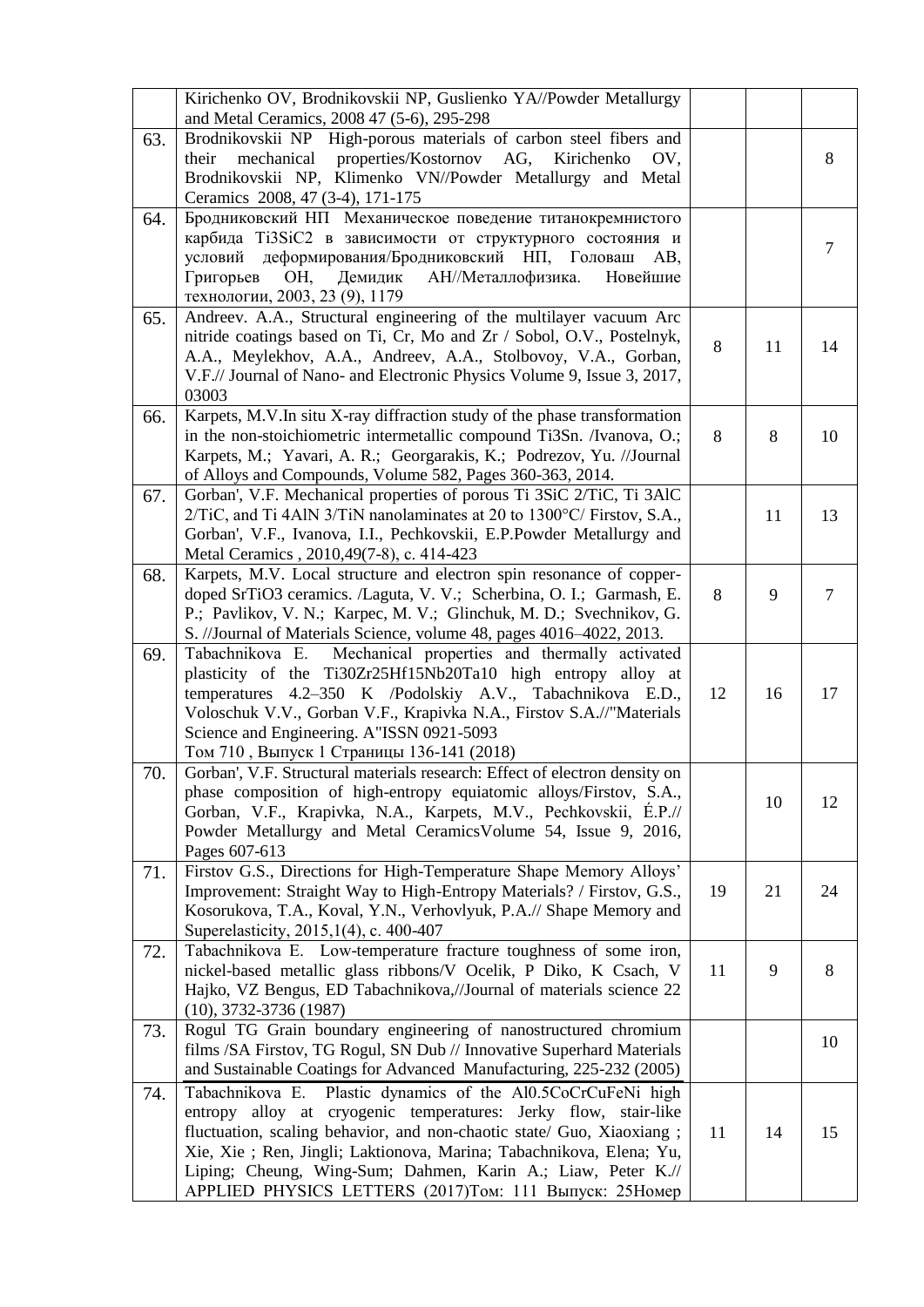|     | статьи: 251905                                                                                                                                                                                                                                                                                                                                                     |                |                |    |
|-----|--------------------------------------------------------------------------------------------------------------------------------------------------------------------------------------------------------------------------------------------------------------------------------------------------------------------------------------------------------------------|----------------|----------------|----|
| 75. | Tabachnikova E. Low temperature plasticity and failure of a bulk<br>Cu50Zr35Ti8Hf5Ni2 metallic glass/ED Tabachnikova, VZ Bengus, VV<br>Molokanov// Materials Science Forum 225, 107-112 (1996)                                                                                                                                                                     | $\overline{7}$ | 8              | 5  |
| 76. | Gorban, V.F. Instrumented indentation for determining the structural<br>state of materials/ Gorban, V.F., Pechkovskii, E.P.Powder Metallurgy<br>and Metal Ceramics 2010 49(7-8), c. 424-429                                                                                                                                                                        |                | $8\,$          | 11 |
| 77. | Gorban, V.F Oxide-fibre/high entropy alloy matrix composite / Mileiko,<br>S.T., Firstov, S.A., Novokhatskaya, N.A., Gorban, V.F., Krapivka,<br>N.P.// Composites Part A: Applied Science and Manufacturing Volume<br>76, 14 June 2015, Номер статьи 3944, Pages 131-134                                                                                            |                | 8              | 10 |
| 78. | Gorban, V.F. Properties of coatings of the Al-Cr-Fe-Co-Ni-Cu-V<br>high entropy alloy produced by the magnetron sputtering/Shaginyan,<br>L.R., Gorban', V.F., Krapivka, N.A., Firstov, S.A., Kopylov, I.F.<br>//Journal of Superhard Materials Volume 38, Issue 1, 1 January 2016,<br>Pages 25-33                                                                   |                | 8              | 9  |
| 79. | Karpets, M.V. Experimental study and thermodynamic modelling of the<br>ternary Al-Fe-Ta system. /Witusiewicz, V. T.; Bondar, A. A.; Hecht,<br>U.; Voblikov, V. M.; Tsyganenko, N. I.; Fomichov, O. S.; Karpets, M.<br>V.; Petyukh, V. M.; Velikanova, T. Y.// Journal of Materials Science<br>volume 48, pages 377–412, 2013.                                      | 8              | 8              | 10 |
| 80. | Andreev, A.A., Structural engineering of vacuum-arc multiperiod<br>coatings/Sobol, O.V., Andreev, A.A., Gorban, V.F. Metal Science and<br>Heat Treatment, 2016,58(1), c. 40-42                                                                                                                                                                                     | 5              | $\overline{7}$ | 9  |
| 81. | Rogul TG Structure mechanical behavior, and nanohardness of<br>polycrystalline chromium and molybdenum coatings obtained by the<br>method of a magnetron sputtering / SO Firstov, TG Rogul, VL<br>Svetchnikov, HW Zandbergen, SM Dub // Metallofizika I Novejshie<br>Tekhnologii 25 (9), 1153-1164                                                                 |                |                | 8  |
| 82. | Gorban', V.F., Production and mechanical properties of high-entropic<br>carbide based on the TiZrHfVNbTa multicomponent alloy/Gorban',<br>V.F.a, Andreyev, A.A.b, Kartmazov, G.N.b, Chikryzhov, A.M.b,<br>Karpets, M.V.a, Dolomanov, A.V.b, Ostroverkh, A.A.b, Kantsyr, E.V.a<br>//Journal of Superhard Materials Volume 39, Issue 3, 1 May 2017, Pages<br>166-171 |                | 7              | 9  |
| 83. | Gorban', V.F., Superhard Vacuum Coatings Based on High-Entropy<br>Alloys/Gorban', V.F., Shaginyan, R.A., Krapivka, N.A., Firstov, S.A.,<br>Danilenko, N.I., Serdyuk, I.V. //Powder Metallurgy and Metal<br>Ceramics Volume 54, Issue 11-12, 1 March 2016, Pages 725-730                                                                                            |                | $\overline{7}$ | 7  |
| 84. | Rogul TG Structure, mechanical behavior and nanohardness of<br>chromium and molybdenum produced by magnetron sputtering / SA<br>Firstov, TG Rogul, SN Dub, VL Svetchnicov, HW Zandbergen //<br>Metallic Materials with High Structural Efficiency, 341-346 (2004)                                                                                                  |                |                | 4  |
| 85. | Gorban', V.F., Mechanical properties of cast multicomponent alloys at<br>high temperatures/Firstov, S.A., Gorban', V.F., Krapivka, N.A.,<br>Pechkovskii, E.P., Danilenko, N.I., Karpets, M.V.// Modern Problems of<br>the Physical Materials Science, issue 17, pages 126–139, 2008.                                                                               |                |                | 44 |
| 86. | Tabachnikova ED, The effect, studied by SANS, of rapid quenching<br>from ambient to subambient temperatures on the microstructure of some<br>metallic glass ribbons/M Calvo-Dahlborg, U Dahlborg, F Häußler, ED<br>Tabachnikova, VZ Bengus//Applied Physics A 74 (1), s1131-s1135<br>(2002)                                                                        | $\overline{7}$ | 7              | 10 |
| 87. | Tabachnikova ED, Fracture toughness of amorphous Fe40Ni40B20<br>ribbons: strain rate dependence/V Ocelik, VZ Bengus, EB Korolkova,<br>ED Tabachnikova, K Csach, P Duhaj//Journal of materials science<br>letters 9 (5), 529-531 (1990)                                                                                                                             | 5              | 7              | 9  |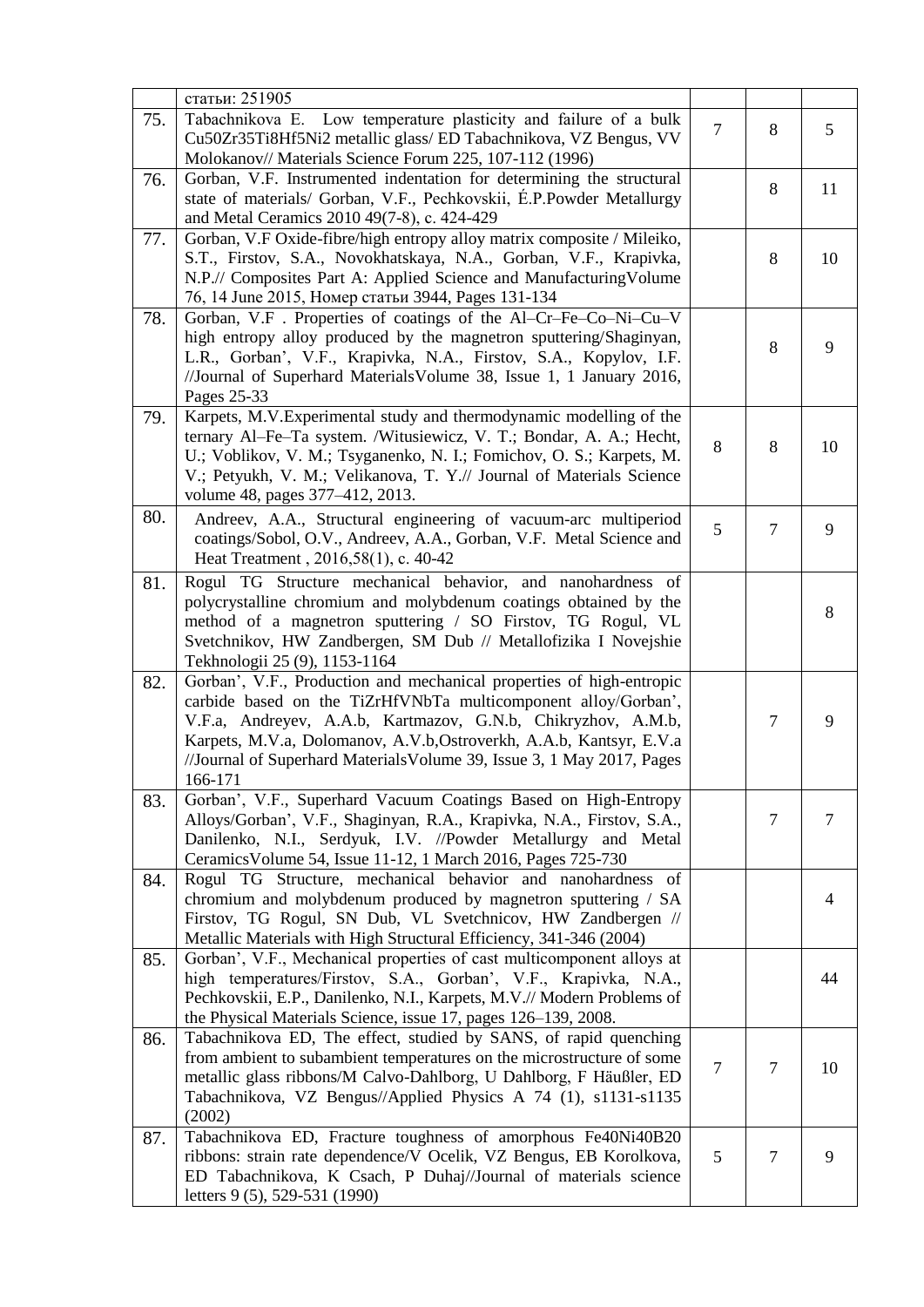| 88. | Tabachnikova ED, Effect of carbon content and annealing on structure<br>and hardness of CrFe2NiMnV0.25 high-entropy alloys processed by<br>high-pressure torsion/ Shahmir H., Tabachnikova E.D., Podolsky A.,<br>Tikhonovsky M., Langdon T.G.//"Journal of Materials Science" ISSN<br>0022-2461Том 53, Выпуск 16Страницы 11813-11822 (2018)                                                                                         | 9 | 9 | 10     |
|-----|-------------------------------------------------------------------------------------------------------------------------------------------------------------------------------------------------------------------------------------------------------------------------------------------------------------------------------------------------------------------------------------------------------------------------------------|---|---|--------|
| 89. | Tabachnikova ED, Microscopic mechanism of the effect of composition<br>and topological orders of metal glasses on plastic shear resistance//AS<br>Bakai, VZ Bengus, ED Tabachnikova, P Duhaj<br>Low Temperature Physics 23 (12), 1004-1009 (1997)                                                                                                                                                                                   |   |   |        |
| 90. | Gorban, V.F. Dependence of antifriction properties of self-lubricating<br>copper-based composite on the elastoplastic characteristics of<br>tribosynthesis region / Kostornov, A.G., Fushchich, O.I., Gorban,<br>V.F., Chevychelova, T.M., Kostenko, A.D.Powder Metallurgy and<br>Metal Ceramics, 2008, 47(11-12), c. 674-679                                                                                                       | 6 | 6 | 9      |
| 91. | Andreev, A.A. Regularities in the effect of model ion irradiation on the<br>structure and properties of vacuum-arc nitride coatings/ Andreev, A.A.,<br>Voyevodin, V.N., Sobol', O.V., Gorban', V.F., Kartmazov, G.N.,<br>Stolbovoy, V.A., Levenets, V.V., Lysan, D.V.// Problems of Atomic<br>Science and Technology Volume 87, Issue 5, 2013, Pages 142-146                                                                        |   | 6 | $\tau$ |
| 92. | Karpets, M.V. Mechanical Properties and Formation of Phases in High-<br>Entropy CrFeNiCuCoAl x Alloys/ Karpets, M.V., Myslyvchenko, O.M.,<br>Makarenko, O.S., Gorban', V.F., Krapivka, M.O. Powder Metallurgy<br>and Metal Ceramics, 2015, 54(5-6), c. 344-352                                                                                                                                                                      | 5 | 6 | 6      |
| 93. | Karpets, M.V. High-temperature diffractometry study of features of the<br>FeCoNiMnCr alloy oxidation(Article) /Karpets, M.V., Makarenko,<br>Ye.S., Myslyvchenko, A.N., Krapivka, N.A., Gorban, V.F., Makarenko,<br>S.Yu. //Metallofizika i Noveishie TekhnologiiVolume 36, Issue 6, June<br>2014, Pages 829-840                                                                                                                     |   | 6 | 8      |
| 94. | Andreev, A.A. Tribological characteristics of nanocomposite vacuum-<br>plasma Ti-Hf, Ti-Hf-N, and Ti-Hf-Si-N coatings / Andreev, A.A.,<br>Beresnev, V.M., Volosova, M.A., Grigor'ev, S.N., Kolesnikov, D.A.,<br>Pogrebnyak, A.D., Serdyuk, I.V., Sobol', O.V., Turbin, P.V. / Journal of<br>Friction and Wear Volume 34, Issue 3, May 2013, Pages 175-182                                                                           |   | 5 | 8      |
| 95. | Karpetz, M. V Structural features of fumed silica and alumina alone,<br>blend powders and fumed binary systems./ Gun'ko, V. M.; Ilkiv, V.<br>Ya.; Zaulychnyy, Ya. V.; Zarko, V. I.; Pakhlov, E. M.; Karpetz, M.<br>V.// Journal of Non-Crystalline Solids, Volume 403, 2014, Pages 30-37.                                                                                                                                           | 5 |   |        |
| 96. | Andreev, A.A., The bias potential and pressure nitrogen effect on<br>structural stress on the structure-stressed state and properties of nitride<br>coatings produced from high-entropy alloys by the vacuum arc<br>technique / Serdyuk, I.V., Sobol, O.V., Andreev, A.A., Voevodin, V.N.,<br>Gorban, V.F., Grigor'ev, S.N., Volosova, M.A. /Problems of Atomic<br>Science and Technology Volume 89, Issue 1, 2014, Pages 141-146   | 8 | 9 | 22     |
| 97. | Karpets, M. V Influence of Oxygen and Boron Distribution on the<br>Superconducting Characteristics of Nanostructural Mg-B-O Ceramics./<br>Tatiana Prikhna, Michael Eisterer, Wolfgang Gawalek, Harald W.<br>Weber, Viktor Moshchil, Artem Kozyrev, Myroslav Karpets, Tatiana<br>Basyuk, Tobias Habisreuther, Valeriy Kovylaev, Anton Shaternik,<br>Vladimir Sverdun, Xavier Chaud. //Solid State Phenomena, 200, 137-<br>143, 2013. | 3 | 5 | 5      |
| 98. | Gorban, V.F., The influence of plastic deformation on the structure<br>and properties of high-entropy alloys,/ Firstov, S.A., Gorban, V.F.,<br>Krapivka, N.A., Danilenko, N.I., Nazarenko, V.N.//Problems of<br>Atomic Science and Technology, 2015, 96(2), c. 178-181                                                                                                                                                              | 3 | 6 | 5      |
| 99. | Gorban, V.F., Effect of dry friction parameters on the tribosynthesis of<br>secondary structures on composite antifriction iron-based material,                                                                                                                                                                                                                                                                                     |   | 5 | $\tau$ |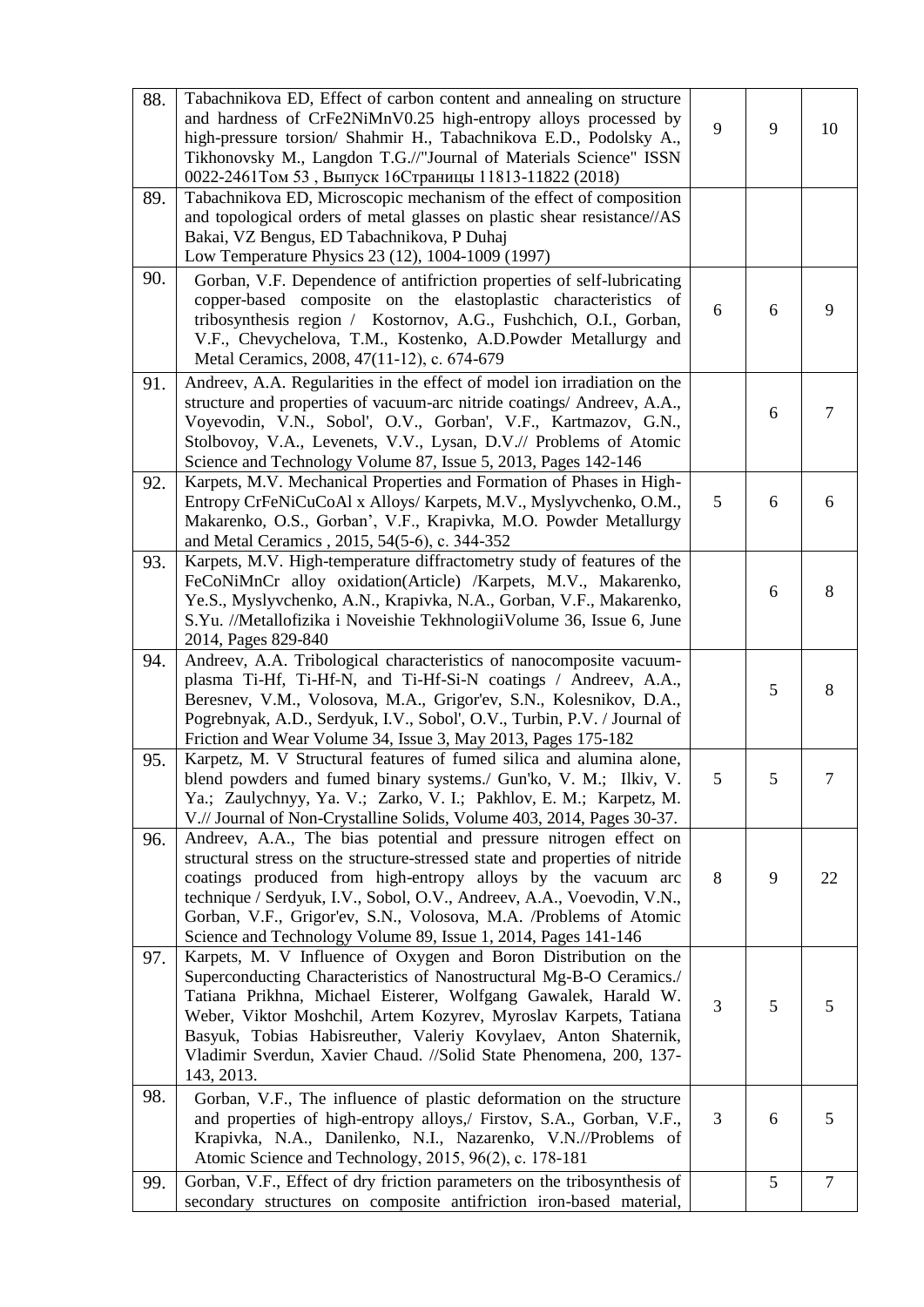|      | /Kostornov, A.G., Fushchich, O.I., Gorban, V.F., Chevychelova, T.M.,<br>Kostenko, O.D.//Powder Metallurgy and Metal Ceramics, 2012, 51(7-<br>8), c. 412-419                                                                                                                                                                                                                                                                        |                |                |                |
|------|------------------------------------------------------------------------------------------------------------------------------------------------------------------------------------------------------------------------------------------------------------------------------------------------------------------------------------------------------------------------------------------------------------------------------------|----------------|----------------|----------------|
| 100. | Gorban', V.F. Mechanical properties of multicomponent titanium<br>alloy/Firstov, S.A., Gorban', V.F., Krapivka, N.A., Pechkovskii, É.P.,<br>Danilenko, N.I., Karpets, M.V. //Strength of Materials, Volume, 42,<br>Issue 5, October 2010, Pages 622-630                                                                                                                                                                            |                | 5              | 6              |
| 101. | Tabachnikova, E.D., Mechanical properties of high-entropy alloy<br>Al0.5CoCrCuFeNi in temperature region 4.2-300 K/Laktionova, M.A.,<br>Tabachnikova, E.D., Tang, Z., Liaw, P.K.//Fizika Nizkikh Temperatur<br>2013, 39(7), pp. 814-817                                                                                                                                                                                            |                | 5              | $\overline{2}$ |
| 102. | Krapivka, N.A., Features of phase and structure formation in high-<br>entropy alloys of the AlCrFeCoNiCux system $(x = 0, 0.5, 1.0, 2.0,$<br>3.0)/ Krapivka, N.A., Firstov, S.A., Karpets, M.V., Myslivchenko,<br>A.N., Gorban', V.F. //Physics of Metals and Metallography, 2015,<br>$116(5)$ , c. 467-474                                                                                                                        |                | 5              | 6              |
| 103. | Tabachnikova, E.D., Low temperature deformation and failure of bulk<br>nanostructured titanium processed by severe plastic deformation<br>through equal channel angular pressing/VZ Bengus, ED Tabachnikova,<br>VD Natsik, J Mishkuf, K Chakh// Fizika Nizkikh Temperatur 28 (11),<br>1211-1226 (2002)                                                                                                                             |                | 5              | $\mathbf{1}$   |
| 104. | Firstov G. The increase of the martensitic deformation during shape<br>memory effect in deformed TiNi. G. Firstov, Yu. Koval, A. Lotkov, V.<br>Grishkov // Functional Materials Letters. - 2012. - 5. - No 1. - P.<br>1250011-1 - 1250011-4                                                                                                                                                                                        | $\overline{2}$ | $\mathbf{1}$   | 3              |
| 105. | Gorban, V.F. Properties of secondary structures of metals and<br>coatings//Metallofizika i Noveishie Tekhnologii, 2007, 29(11), c. 1527-<br>1535                                                                                                                                                                                                                                                                                   |                | $\overline{4}$ | 6              |
| 106. | Tabachnikova ED, Low Temperature Ductile Shear Failure of Zr41.<br>2Ti13.<br>5Be22.<br>5<br>and<br>Cu50Zr35Ti8Hf5Ni2 Bulk<br>8Ni10Cu12.<br>Amorphous Alloys/ED Tabachnikova, VZ Bengus, J Miskuf, K Csach,<br>V Ocelík, WL Johnson//Journal of Metastable and Nanocrystalline<br>Materials 8, 197-202 (2000)                                                                                                                       | 15             | 3              | 12             |
| 107. | Karpets, M. V. Lightweight ceramics based on aluminum dodecaboride,<br>boron carbide and self-bonded silicon carbide./ Prikhna, T. A.;<br>Barvitskyi, P. P.; Maznaya, A. V.; Muratov, V. B.; Devin, L. N.;<br>Neshpor, A. V.; Domnich, V.; Haber, R.; Karpets, M. V.; Samus, E.<br>V.; Dub, S. N.; Moshchil, V. E// Ceramics International, Volume 45,<br>Issue 7, Part B, May 2019, Pages 9580-9588.                              | $\overline{2}$ | $\overline{4}$ | 5              |
| 108. | Karpets', I.V. Influence of plastic deformation on<br>the phase<br>mechanical<br>composition,<br>texture,<br>and<br>properties<br>of<br>the<br>CrMnFeCoNi2Cu high-entropy alloy/Karpets', I.V.a, Myslyvchenko,<br>O.M.b, Krapivka, M.O.a, Gorban', V.F.a, Makarenko, O.S.b,<br>Nazarenko, V.A.a //Journal of Superhard Materials Volume 37, Issue 1,<br>1 January 2015, Pages 21-26                                                | 3              | 3              | 5              |
| 109. | Gorban, G.F., The influence of nitrogen pressure on the structure of<br>condensates, obtained at vacuum-arc deposition from high entropy alloy<br>AlCrTiZrNbY /Beresnev, V.M., Sobol, O.V., Nyemchenko, U.S.,<br>Lytovchenko, S.V., Gorban, G.F., Stolbovoy, V.A., Kolesnikov, D.A.,<br>Meylekhov, A.A., Postelnyk, A.A., Novikov, V.Y. // Problems of<br>Atomic Science and Technology Volume 102, Issue 2, 2016, Pages 86-<br>91 | 2              | 3              | 3              |
| 110. | Firstov G., Electronic and crystal structure of the high entropy<br>TiZrHfCoNiCu intermetallics undergoing marten-sitic transformation<br>G. Firstov, A. Timoshevskii, T. Kosorukova, Y. Koval, Y. Matviychuk,<br>P. Verhovlyuk // EDP Sciences, MATEC Web of Conferences 33,                                                                                                                                                      | 5              |                | 9              |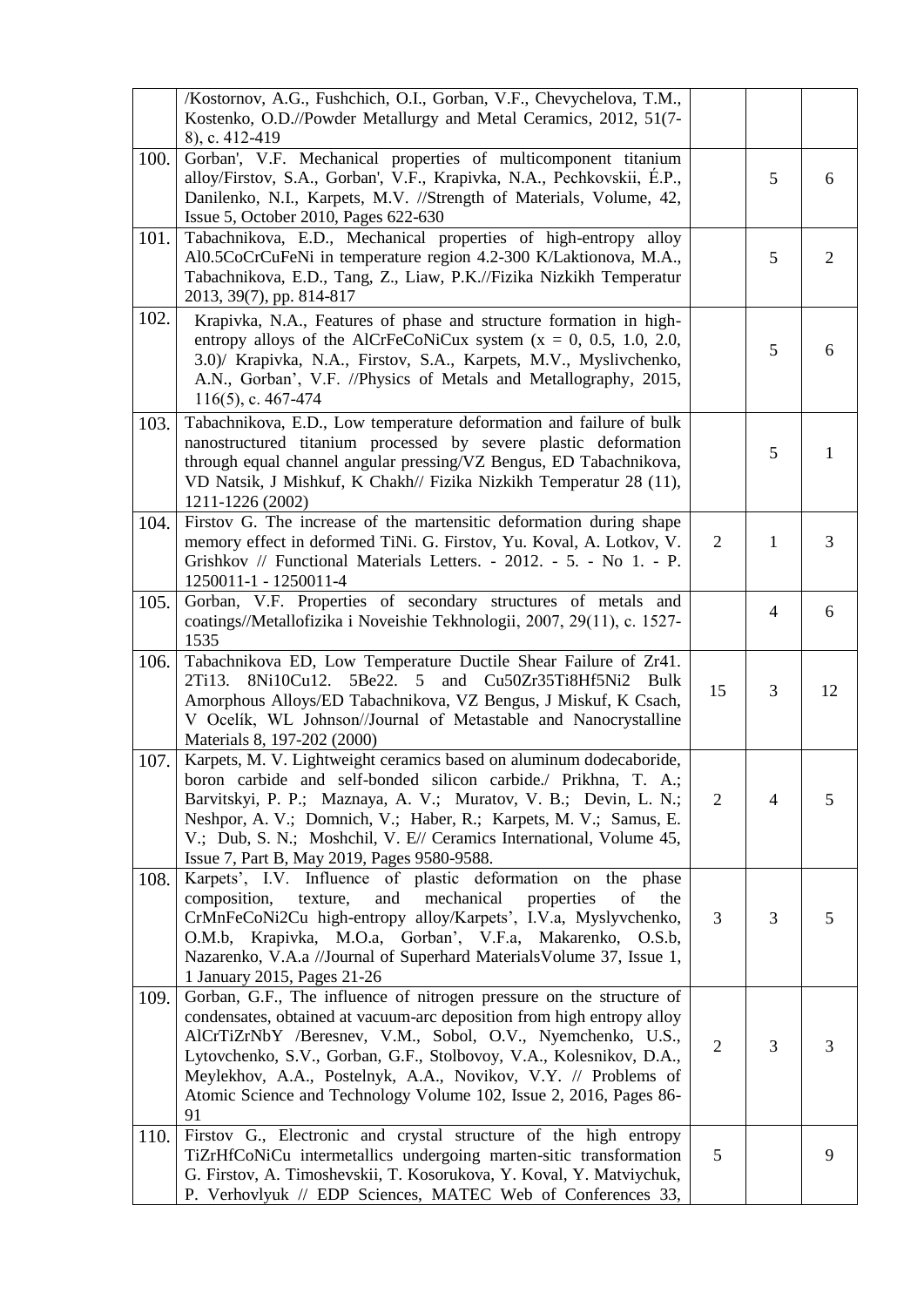| 111. | 06005 (2015)<br>Firstov G., High temperature martensitic transformation and shape<br>memory behavior in HfIr intermetallic compound. Yu. Koval, G.<br>Firstov, V. Odnosum // Materials Science Forum - 2013. - V.738-739. -<br>P.72-76.                                                                                                                                                                | $\overline{2}$ | 3              | $\tau$         |
|------|--------------------------------------------------------------------------------------------------------------------------------------------------------------------------------------------------------------------------------------------------------------------------------------------------------------------------------------------------------------------------------------------------------|----------------|----------------|----------------|
| 112. | Firstov G., Phase stability at martensitic transformation in Zr-based<br>shape memory intermetallics. G. Firstov, A. Timoshevski, Yu. Koval, S.<br>Yablonovski, J. Van Humbeeck // Materials Science Forum - 2013. -<br>V.738-739. - P.15-19.                                                                                                                                                          | 3              | 3              | $\overline{4}$ |
| 113. | Gorban, G.F., Structure and Mechanical Properties of High-Entropy<br>AlCuNiFeTi and AlCuNiFeCr Alloys Produced by Mechanical<br>Activation Followed by Pressure Sintering/Yurkova, A.I., Chernyavskii,<br>V.V., Gorban', V.F.//, Powder Metallurgy and Metal Ceramics, 2016,<br>55(3-4), c. 152-163                                                                                                    |                | 3              | 5              |
| 114. | Gorban, V.F Comparing the tribological properties of the coatings (Ti-<br>$Hf-Zr-V-Nb-Ta)N$ and $(Ti-Hf-Zr-V-Nb-Ta)N + DLC/Nyemchenko,$<br>U.S., Beresnev, V.M., Gorban, V.F., Novikov, V.J., Yaremenko, O.V.//<br>Journal of Nano- and Electronic Physics, 20157(3),0304                                                                                                                              |                | 3              | $\overline{4}$ |
| 115. | N.A.<br>Secondary ion<br>emission<br>Krapivka,<br>of<br>high-entropy<br>Cr14.3Mn14.3Fe14.3Ni28.6Co14.3Cu14.3<br>alloy/Firstov,<br>S.A.<br>Krapivka, N.A., Vasiliev, M.A., Sidorenko, S.I., Voloshko, S.M.<br>Powder Metallurgy and Metal Ceramics, 2016, 55(7-8), c. 458-463                                                                                                                           |                | 3              | $\overline{4}$ |
| 116. | Tabachnikova ED Influence of the heat treatment of the melt on the<br>structure and mechanical behaviour of metallic glass ribbons/<br>M Calvo-Dahlborg, JM Ruppert, ED Tabachnikova, VZ Bengus,//<br>Le Journal de Physique IV 11 (PR4), Pr4-41-Pr4-49 (2001)                                                                                                                                         | 10             | 3              | 20             |
| 117. | Firstov G., Experimental reinvestigation of the Ni - Zr system T.<br>Kosorukova, V. Ivanchenko, G. Firstov, H. Noel, Solid State<br>Phenomena $-2013. -V.194 - P. 14-20.$                                                                                                                                                                                                                              | 9              | 9              | 12             |
| 118. | Karpets, M. V. Electronic structure of ZrTiO4 and HfTiO4: Self-<br>consistent cluster calculations and X-ray spectroscopy studies.<br>/Lavrentyev, A. A.; Gabrelian, B. V.; Shkumat, P. N.; Nikiforov, I.<br>Ya.; Bondarenko, T. N.; Kopylova, E. I.; Khyzhun, O. Yu.; Karpets,<br>M. V.; Rehr, J. J. //Journal of Physics and Chemistry of Solids, Volume<br>72, Issue 2, February 2011, Pages 83-89. | 11             | 11             | 13             |
| 119. | Gorban, V.F Structure and properties of a laminated composite material<br>made of high-entropy alloy with carbide<br>and intermetallic<br>hardening/Firstov, S.A.a, Karpov, M.I.b, Korzhov, V.P.b, Gorban,<br>V.F.a, Krapivka, N.A.a, Stroganova, T.S.b //Bulletin of the Russian<br>Academy of Sciences: Physics Volume 79, Issue 9, 29 September 2015,<br>Pages 1122-1129                            |                | $\overline{2}$ | 3              |
| 120. | Gorban, V.Structure and properties of a laminated composite material<br>of high-entropy alloy with carbide<br>made<br>and<br>intermetallic<br>hardening(Article) /Firstov, S.A.aKarpov, M.I.b, Korzhov, V.P.b,<br>Gorban, V.F.a, Krapivka, N.A.aStroganova, T.S.b// Bulletin of the<br>Russian Academy of Sciences: Physics Volume 79, Issue 9, 29<br>September 2015, Pages 1122-1129                  |                | $\overline{2}$ | 4              |
| 121. | V.F High-Entropy Coatings—Structure and Properties<br>Gorban,<br>Gorban', V.F.a Andreev, A.A.b, Shaginyan, L.R.a, Firstov, S.A.a,<br>Danilenko, N.I.a //Journal<br>Karpets,<br>M.V.a,<br>of<br>Superhard<br>Materials Volume 40, Issue 2, 1 March 2018, Pages 88-101                                                                                                                                   |                | $\overline{2}$ | 3              |
| 122. | Tabachnikova ED, High speed cinematography of cracks spreading<br>under failure of amorphous metallic alloys/ED Tabachnikova, YI<br>Golovin, MV Makarov, AA Shibkov//Le Journal de Physique IV 7 (C3),<br>C3-307-C3-310 (1997)                                                                                                                                                                         | $\overline{2}$ | $\overline{2}$ | $\overline{2}$ |
| 123. | Karpets, M. V First-principles FP-LAPW calculations and X-ray<br>spectroscopy studies of the electronic structure of Zr3V3O and                                                                                                                                                                                                                                                                        | $\overline{4}$ | $\overline{4}$ | 5              |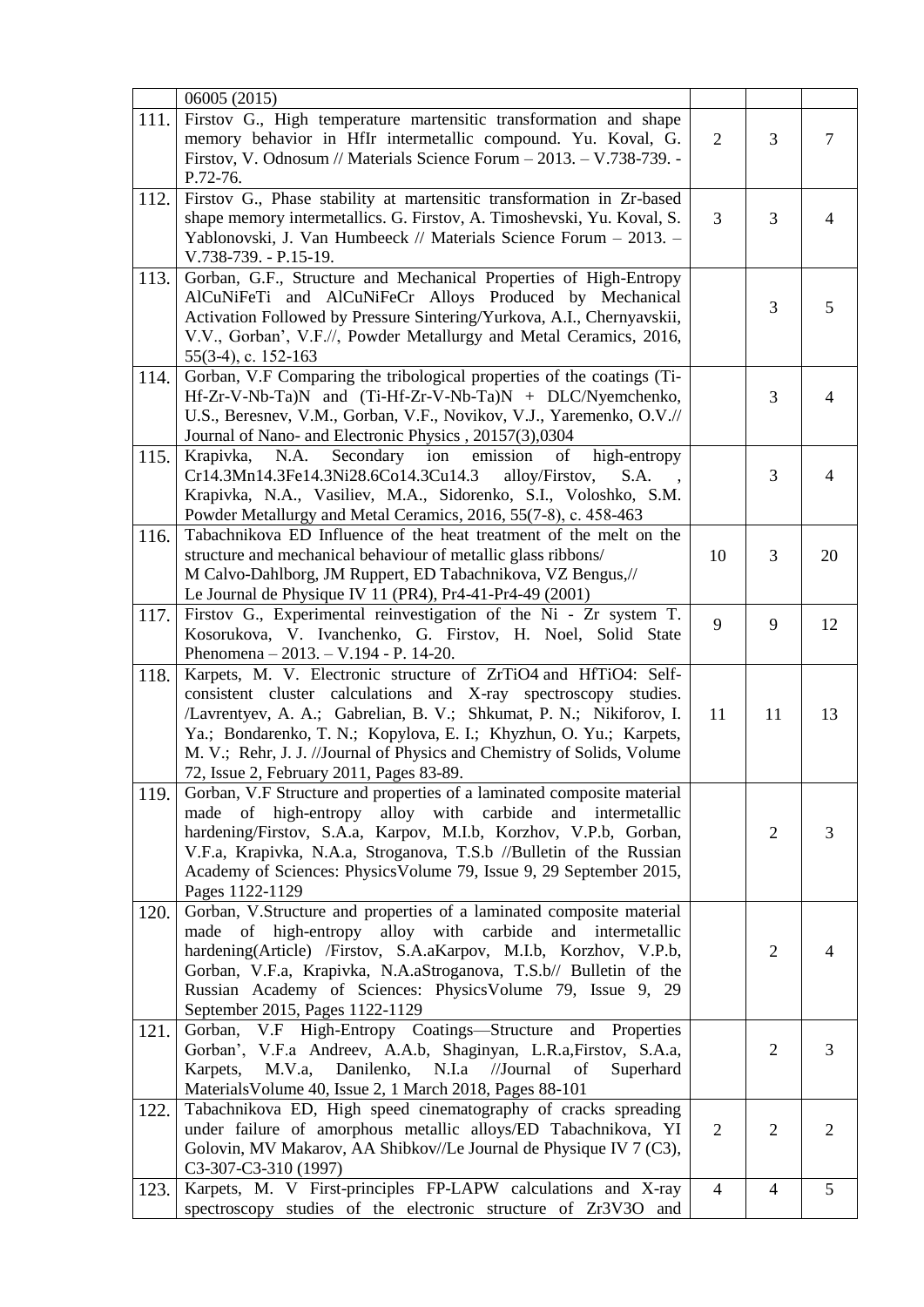|      | Zr3V3O0.6 oxides. /Khyzhun, O. Yu; Bekenev, V. L.; Karpets, M. V.;<br>Zavaliy, I. Yu. //Journal of Physics and Chemistry of Solids, Volume<br>73, Issue 11, November 2012, Pages 1302-1308.                                                                                                                                                                                                                                                                                                                                                                                                        |                |                |                |
|------|----------------------------------------------------------------------------------------------------------------------------------------------------------------------------------------------------------------------------------------------------------------------------------------------------------------------------------------------------------------------------------------------------------------------------------------------------------------------------------------------------------------------------------------------------------------------------------------------------|----------------|----------------|----------------|
| 124. | Karpets, M. V Temperature–pressure induced<br>nano-structural<br>inhomogenities for vortex pinning in bulk MgB2 of different<br>connectivity. /Prikhna, Tatiana; Eisterer, Michael; Weber, Harald W.;<br>Gawalek, Wolfgang;<br>Kovylaev, Valeriy;<br>Karpets, Myroslav;<br>Moshchil, Viktor; Kozyrev, Artem; Basyuk, Tatiana; Chaud, Xavier;<br>Goldacker, Wilfried;<br>Sokolovsky, Vladimir;<br>Noudem, Jacques;<br>Vladimir;<br>Borimskiy,<br>Alexandr;<br>Sverdun,<br>Prisyazhnaya,<br>Elena.//Physica C: Superconductivity and its Applications, Volume 503,<br>15 August 2014, Pages 109-112. | $\overline{7}$ | 8              | 9              |
| 125. | Karpets, M. V. Thermal Stability and Mechanical Characteristics of<br>Densified Ti3AlC2-Based Material. /Tatiana Prikhna, Orest Ostash,<br>Tetyana Basyuk, Andriy Ivasyshyn, Volodymyr Sverdun, Matvey<br>Loshak, Sergey Dub, Viktoriya Podgurska, Viktor Moshchil, Thierry<br>Cabioc'h, Patrick Chartier, Myroslav Karpets, Valeriy Kovylaev,<br>Olexandra Starostina, Artem Kozyrev. //Solid State Phenomena 230,<br>Pages 140-143. 2015.                                                                                                                                                        | $\overline{7}$ | 8              | 13             |
| 126. | Gorban', V.F. Effect of temperature on wear behavior of high-entropy<br>alloys/Gorban', V.F.E, Krapivka, N.A., Karpets, M.V., Kostenko, A.D.,<br>Samelyuk, A.N., Kantsyr, E.V. //Journal of Friction and WearVolume<br>38, Issue 4, 1 July 2017, Pages 292-296                                                                                                                                                                                                                                                                                                                                     | $\overline{2}$ | $\overline{2}$ | $\overline{4}$ |
| 127. | Gorban', V.F. High-entropy alloys: Interrelations between electron<br>concentration, phase composition, lattice parameter, and properties/<br>Gorban', V.F., Krapivka, N.A., Firstov, S.A.// Physics of Metals and<br>Metallography, 2017, 118(10), c. 970-981                                                                                                                                                                                                                                                                                                                                     |                | $\overline{2}$ | 3              |
| 128. | Gorban, V.F., Role of Various Parameters in the Formation of the<br>Physicomechanical Properties of High-Entropy Alloys with BCC<br>Lattices Gorban, V.F., Krapivka, N.A., Firstov, S.A., Kurilenko, D.V.<br>//Physics of Metals and Metallography, 2018 119(5), c. 477-481                                                                                                                                                                                                                                                                                                                        |                | $\overline{2}$ | $\overline{2}$ |
| 129. | Tabachnikova ED Ductile fracture surface morphology of amorphous<br>metallic alloys/J Miškuf, K Csach, V Ocelík, VZ Bengus, ED<br>Tabachnikova, P Duhaj//Czechoslovak journal of physics 52 (1), A121<br>(2002)                                                                                                                                                                                                                                                                                                                                                                                    | $\overline{2}$ | $\overline{2}$ | 3              |
| 130. | Gorban, V.F. High-Entropy Coatings—Structure and Properties/<br>Gorban', V.F., Andreev, A.A., Shaginyan, L.R., Karpets, M.V.,<br>Danilenko, N.I // Journal of Superhard Materials, 2018, 40(2), p. 88-10                                                                                                                                                                                                                                                                                                                                                                                           |                | $\overline{2}$ | 3              |
| 131. | Tabachnikova ED On extending dislocation notions to the amorphous<br>state of solids/VZ Bengus, ED Tabachnikova//<br>Materials Science and Engineering: A 309, 544-547 (2001)                                                                                                                                                                                                                                                                                                                                                                                                                      | $\overline{2}$ | $\overline{2}$ | 3              |
| 132. | Firstov G.S., Phase transformations and shape memory behavior in<br>Ni3Ta-based intermetallics. T.A. Kosorukova, G.S. Firstov, Yu.N.<br>Koval, J. Van Humbeeck, B. Zhuravlev // Materials Today: Proceedings<br>$-2015. -2S. - S793-S796.$                                                                                                                                                                                                                                                                                                                                                         | 3              | 3              | 5              |
| 133. | Firstov G., Structural phase transformations and shape memory effect in<br>ZrCu along with Ni and Hf additions. T. Kosorukova, G. Firstov, Y.<br>Koval, P. Verhov-lyuk, J. Van Humbeeck, H. Noël // EDP Sciences,<br>MATEC Web of Conferences 33, 06006 (2015)                                                                                                                                                                                                                                                                                                                                     | $\overline{2}$ | $\overline{2}$ | 3              |
| 134. | Karpets, M. V. Structure and Properties of MgB2 Bulks/Prikhna,<br>Tatiana A.; Romaka, Vitaliy V.; Shapovalov, Andrii P.; Eisterer,<br>Michael; Sokolovsky, Vladimir; Weber, Harald W.; Grechnev,<br>Gennadiy E.; Boutko, Viktor G.; Gusev, Alexander A.; Kozyrev,<br>Artem V.; Goldacker, Wilfried;<br>Moshchil, Viktor E.;<br>Sverdun,<br>Vladimir B.;<br>Habisreuther, Tobias; Schmidt, Christa; Kovylaev,<br>Shaternik, Volodymyr E.;<br>Valeriy V.;<br>Karpets, Myroslav V.;                                                                                                                   | $\overline{4}$ | $\overline{7}$ | 9              |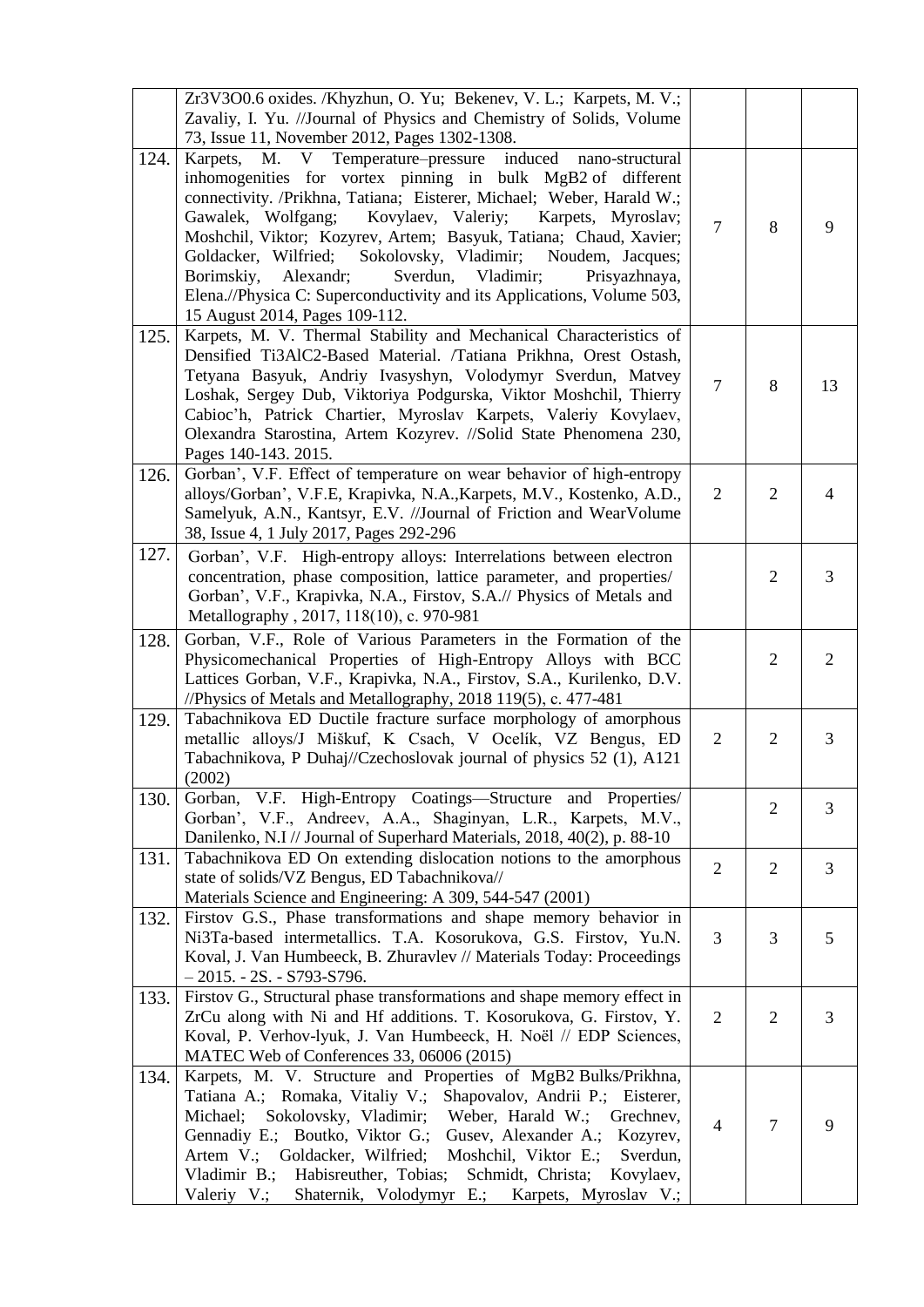| Applied Superconductivity 27 (4), 1-5. 2017.<br>Karpets, M. V. Phase states of Fe-Mo-C spinning alloys at high<br>135.<br>temperatures./ Velikanova, T. A.; Karpets, M. V.; Agraval, P. G.;<br>$\overline{2}$<br>$\overline{7}$<br>6<br>Turchanin, M. A.// Powder Metallurgy and Metal Ceramics, volume 49,<br>pages 606–615, 2011.<br>Karpets, M. V. Manganese-like metastable phases in the Fe-Mo system:<br>136.<br>experimental study and thermodynamic modeling. I. Crystalline state of<br>5<br>$\overline{7}$<br>5<br>Fe-Mo melt-spinning alloys./ Velikanova, T. A.; Karpets, M. V.;<br>Kuprin, V. V.; Turchanin, M. A.// Powder Metallurgy and Metal<br>Ceramics volume 49, pages 86-93, 2010.<br>Karpets, M. V Manganese-like metastable phases in the Fe-Mo system:<br>137.<br>experimental study and thermodynamic modeling. II. Thermodynamic<br>5<br>$\overline{7}$<br>6<br>modeling of Fe-Mo metastable states./ Velikanova, T. A.; Karpets, M.<br>V.; Turchanin, M. A.; Agraval, P.G.// Powder Metallurgy and Metal<br>Ceramics volume 49, pages 207-214, 2010.<br>Karpets, M. V. Tl10Hg3Cl16: Single crystal growth, electronic structure<br>138.<br>and piezoelectric properties. /Khyzhun, O. Y.; Piasecki, M.; Kityk, I.<br>5<br>6<br>8<br>V.; Luzhnyi, I.; Fedorchuk, A. O.; Fochuk, P. M.; Levkovets, S. I.;<br>Karpets, M. V.; Parasyuk, O. V. //Journal of Solid State Chemistry,<br>Volume 242, Part 1, October 2016, Pages 193-198.<br>Gorban', V.F., Wear Resistance of High-Entropy Alloys/Firstov, S.A.,<br>139.<br>$\mathbf{1}$<br>3<br>$\mathbf{1}$<br>Gorban', V.F., Krapivka, N.A., Karpets, M.V., Kostenko, A.D.//<br>Powder Metallurgy and Metal Ceramics, 2017,56(3-4), c. 158-164<br>Brodnikovskii NP Effect of the composition and porosity of sintered<br>140.<br>titanium nanolaminates on their mechanical properties at high<br>5<br>temperatures/ Firstov SA, Pechkovskii EP, Ivanova II, Brodnikovskii<br>NP, Demidik AN //Strength of materials.2006, 38 (6), 624-636<br>Brodnikovskii NP High-temperature oxidation of intermetallics formed<br>141.<br>by group IV transition metals with chromium/Oryshich IV,<br>5<br>Poryadchenko NE, Brodnikovskii NP//Powder Metallurgy and Metal<br>Ceramics, 2004, 43 (9-10), 497-503<br>Brodnikovskii NP Resistance of titanium-chromium and zirconium-<br>142.<br>chromium alloys to air oxidation/Brodnikovskii NP, Oryshich IV,<br>3<br>Poryadchenko NE, Kuznetsova TL//Powder Metallurgy and Metal<br>Ceramics, 2010, 49 (7-8), 454-459<br>Brodnikovsky NP Mechanical properties of Cr-Re alloys at high<br>143.<br>3<br>temperatures/Rakitsky AN, Brodnikovsky NP, Pisarenko V//Rhenium<br>and Rhenium Alloys, 2007, 551-556<br>Brodnikovsky NP Mechanical properties of Cr-Re alloys at high<br>144.<br>3<br>temperatures AN Rakitsky, NP Brodnikovsky, V Pisarenko Rhenium<br>and Rhenium Alloys, 1997, 551-556<br>Gorban', V.F.a, Structural State and Properties of Nitride Coatings<br>145.<br><b>Based</b><br>Highly<br>Entropic<br>the<br>Alloy<br>on<br>Ti30Zr25Nb20Hf15Ta10Y5/Gorban', V.F.a, Andreev, A.O.b, Karpets,<br>1<br>$\overline{2}$<br>M.V.a, Stolbovoy, V.A.b, Kanzir, O.V.a, Rokitska, O.A.a, Buzynets,<br>O.I.a //Journal of Superhard Materials Volume 40, Issue 1, 1 January<br>2018, Pages 21-25<br>Gorban', V.F. Structure and mechanical properties of titanium-based<br>146.<br>composites and secondary films synthesized during friction/Kostornov,<br>1<br>1<br>A.G., Gorban', V.F., Fushchich, O.I., Karpets, M.V., Chevychelova,<br>T.M., Kostenko, A.D. //Powder Metallurgy and Metal Ceramics Volume<br>52, Issue 9-10, January 2014, Pages 523-529<br>M.V., High-Temperature Phase<br>147.<br>Karpets,<br>Transformations<br>in<br>$\mathbf{1}$<br>$\overline{2}$<br>$\mathbf{1}$<br>Multicomponent Fecocrnival Alloy/Karpets, M.V., Makarenko, O.S.,<br>Gorban', .F., Krapivka, M.O., Rokitska, O.A., Makarenko, S.Y. | Shaternik, Anton V//Thin Films, and Wires. IEEE Transactions on |  |  |
|--------------------------------------------------------------------------------------------------------------------------------------------------------------------------------------------------------------------------------------------------------------------------------------------------------------------------------------------------------------------------------------------------------------------------------------------------------------------------------------------------------------------------------------------------------------------------------------------------------------------------------------------------------------------------------------------------------------------------------------------------------------------------------------------------------------------------------------------------------------------------------------------------------------------------------------------------------------------------------------------------------------------------------------------------------------------------------------------------------------------------------------------------------------------------------------------------------------------------------------------------------------------------------------------------------------------------------------------------------------------------------------------------------------------------------------------------------------------------------------------------------------------------------------------------------------------------------------------------------------------------------------------------------------------------------------------------------------------------------------------------------------------------------------------------------------------------------------------------------------------------------------------------------------------------------------------------------------------------------------------------------------------------------------------------------------------------------------------------------------------------------------------------------------------------------------------------------------------------------------------------------------------------------------------------------------------------------------------------------------------------------------------------------------------------------------------------------------------------------------------------------------------------------------------------------------------------------------------------------------------------------------------------------------------------------------------------------------------------------------------------------------------------------------------------------------------------------------------------------------------------------------------------------------------------------------------------------------------------------------------------------------------------------------------------------------------------------------------------------------------------------------------------------------------------------------------------------------------------------------------------------------------------------------------------------------------------------------------------------------------------------------------------------------------------------------------------------------------------------------------------------------------------------------------------------------------------------------------------------------------------------------------------------------------------------------------------------------------------------------------------------------------------------------------------------------------------------------------------------------------------------------------------------------------------------------------------------|-----------------------------------------------------------------|--|--|
|                                                                                                                                                                                                                                                                                                                                                                                                                                                                                                                                                                                                                                                                                                                                                                                                                                                                                                                                                                                                                                                                                                                                                                                                                                                                                                                                                                                                                                                                                                                                                                                                                                                                                                                                                                                                                                                                                                                                                                                                                                                                                                                                                                                                                                                                                                                                                                                                                                                                                                                                                                                                                                                                                                                                                                                                                                                                                                                                                                                                                                                                                                                                                                                                                                                                                                                                                                                                                                                                                                                                                                                                                                                                                                                                                                                                                                                                                                                                                        |                                                                 |  |  |
|                                                                                                                                                                                                                                                                                                                                                                                                                                                                                                                                                                                                                                                                                                                                                                                                                                                                                                                                                                                                                                                                                                                                                                                                                                                                                                                                                                                                                                                                                                                                                                                                                                                                                                                                                                                                                                                                                                                                                                                                                                                                                                                                                                                                                                                                                                                                                                                                                                                                                                                                                                                                                                                                                                                                                                                                                                                                                                                                                                                                                                                                                                                                                                                                                                                                                                                                                                                                                                                                                                                                                                                                                                                                                                                                                                                                                                                                                                                                                        |                                                                 |  |  |
|                                                                                                                                                                                                                                                                                                                                                                                                                                                                                                                                                                                                                                                                                                                                                                                                                                                                                                                                                                                                                                                                                                                                                                                                                                                                                                                                                                                                                                                                                                                                                                                                                                                                                                                                                                                                                                                                                                                                                                                                                                                                                                                                                                                                                                                                                                                                                                                                                                                                                                                                                                                                                                                                                                                                                                                                                                                                                                                                                                                                                                                                                                                                                                                                                                                                                                                                                                                                                                                                                                                                                                                                                                                                                                                                                                                                                                                                                                                                                        |                                                                 |  |  |
|                                                                                                                                                                                                                                                                                                                                                                                                                                                                                                                                                                                                                                                                                                                                                                                                                                                                                                                                                                                                                                                                                                                                                                                                                                                                                                                                                                                                                                                                                                                                                                                                                                                                                                                                                                                                                                                                                                                                                                                                                                                                                                                                                                                                                                                                                                                                                                                                                                                                                                                                                                                                                                                                                                                                                                                                                                                                                                                                                                                                                                                                                                                                                                                                                                                                                                                                                                                                                                                                                                                                                                                                                                                                                                                                                                                                                                                                                                                                                        |                                                                 |  |  |
|                                                                                                                                                                                                                                                                                                                                                                                                                                                                                                                                                                                                                                                                                                                                                                                                                                                                                                                                                                                                                                                                                                                                                                                                                                                                                                                                                                                                                                                                                                                                                                                                                                                                                                                                                                                                                                                                                                                                                                                                                                                                                                                                                                                                                                                                                                                                                                                                                                                                                                                                                                                                                                                                                                                                                                                                                                                                                                                                                                                                                                                                                                                                                                                                                                                                                                                                                                                                                                                                                                                                                                                                                                                                                                                                                                                                                                                                                                                                                        |                                                                 |  |  |
|                                                                                                                                                                                                                                                                                                                                                                                                                                                                                                                                                                                                                                                                                                                                                                                                                                                                                                                                                                                                                                                                                                                                                                                                                                                                                                                                                                                                                                                                                                                                                                                                                                                                                                                                                                                                                                                                                                                                                                                                                                                                                                                                                                                                                                                                                                                                                                                                                                                                                                                                                                                                                                                                                                                                                                                                                                                                                                                                                                                                                                                                                                                                                                                                                                                                                                                                                                                                                                                                                                                                                                                                                                                                                                                                                                                                                                                                                                                                                        |                                                                 |  |  |
|                                                                                                                                                                                                                                                                                                                                                                                                                                                                                                                                                                                                                                                                                                                                                                                                                                                                                                                                                                                                                                                                                                                                                                                                                                                                                                                                                                                                                                                                                                                                                                                                                                                                                                                                                                                                                                                                                                                                                                                                                                                                                                                                                                                                                                                                                                                                                                                                                                                                                                                                                                                                                                                                                                                                                                                                                                                                                                                                                                                                                                                                                                                                                                                                                                                                                                                                                                                                                                                                                                                                                                                                                                                                                                                                                                                                                                                                                                                                                        |                                                                 |  |  |
|                                                                                                                                                                                                                                                                                                                                                                                                                                                                                                                                                                                                                                                                                                                                                                                                                                                                                                                                                                                                                                                                                                                                                                                                                                                                                                                                                                                                                                                                                                                                                                                                                                                                                                                                                                                                                                                                                                                                                                                                                                                                                                                                                                                                                                                                                                                                                                                                                                                                                                                                                                                                                                                                                                                                                                                                                                                                                                                                                                                                                                                                                                                                                                                                                                                                                                                                                                                                                                                                                                                                                                                                                                                                                                                                                                                                                                                                                                                                                        |                                                                 |  |  |
|                                                                                                                                                                                                                                                                                                                                                                                                                                                                                                                                                                                                                                                                                                                                                                                                                                                                                                                                                                                                                                                                                                                                                                                                                                                                                                                                                                                                                                                                                                                                                                                                                                                                                                                                                                                                                                                                                                                                                                                                                                                                                                                                                                                                                                                                                                                                                                                                                                                                                                                                                                                                                                                                                                                                                                                                                                                                                                                                                                                                                                                                                                                                                                                                                                                                                                                                                                                                                                                                                                                                                                                                                                                                                                                                                                                                                                                                                                                                                        |                                                                 |  |  |
|                                                                                                                                                                                                                                                                                                                                                                                                                                                                                                                                                                                                                                                                                                                                                                                                                                                                                                                                                                                                                                                                                                                                                                                                                                                                                                                                                                                                                                                                                                                                                                                                                                                                                                                                                                                                                                                                                                                                                                                                                                                                                                                                                                                                                                                                                                                                                                                                                                                                                                                                                                                                                                                                                                                                                                                                                                                                                                                                                                                                                                                                                                                                                                                                                                                                                                                                                                                                                                                                                                                                                                                                                                                                                                                                                                                                                                                                                                                                                        |                                                                 |  |  |
|                                                                                                                                                                                                                                                                                                                                                                                                                                                                                                                                                                                                                                                                                                                                                                                                                                                                                                                                                                                                                                                                                                                                                                                                                                                                                                                                                                                                                                                                                                                                                                                                                                                                                                                                                                                                                                                                                                                                                                                                                                                                                                                                                                                                                                                                                                                                                                                                                                                                                                                                                                                                                                                                                                                                                                                                                                                                                                                                                                                                                                                                                                                                                                                                                                                                                                                                                                                                                                                                                                                                                                                                                                                                                                                                                                                                                                                                                                                                                        |                                                                 |  |  |
|                                                                                                                                                                                                                                                                                                                                                                                                                                                                                                                                                                                                                                                                                                                                                                                                                                                                                                                                                                                                                                                                                                                                                                                                                                                                                                                                                                                                                                                                                                                                                                                                                                                                                                                                                                                                                                                                                                                                                                                                                                                                                                                                                                                                                                                                                                                                                                                                                                                                                                                                                                                                                                                                                                                                                                                                                                                                                                                                                                                                                                                                                                                                                                                                                                                                                                                                                                                                                                                                                                                                                                                                                                                                                                                                                                                                                                                                                                                                                        |                                                                 |  |  |
|                                                                                                                                                                                                                                                                                                                                                                                                                                                                                                                                                                                                                                                                                                                                                                                                                                                                                                                                                                                                                                                                                                                                                                                                                                                                                                                                                                                                                                                                                                                                                                                                                                                                                                                                                                                                                                                                                                                                                                                                                                                                                                                                                                                                                                                                                                                                                                                                                                                                                                                                                                                                                                                                                                                                                                                                                                                                                                                                                                                                                                                                                                                                                                                                                                                                                                                                                                                                                                                                                                                                                                                                                                                                                                                                                                                                                                                                                                                                                        |                                                                 |  |  |
|                                                                                                                                                                                                                                                                                                                                                                                                                                                                                                                                                                                                                                                                                                                                                                                                                                                                                                                                                                                                                                                                                                                                                                                                                                                                                                                                                                                                                                                                                                                                                                                                                                                                                                                                                                                                                                                                                                                                                                                                                                                                                                                                                                                                                                                                                                                                                                                                                                                                                                                                                                                                                                                                                                                                                                                                                                                                                                                                                                                                                                                                                                                                                                                                                                                                                                                                                                                                                                                                                                                                                                                                                                                                                                                                                                                                                                                                                                                                                        |                                                                 |  |  |
|                                                                                                                                                                                                                                                                                                                                                                                                                                                                                                                                                                                                                                                                                                                                                                                                                                                                                                                                                                                                                                                                                                                                                                                                                                                                                                                                                                                                                                                                                                                                                                                                                                                                                                                                                                                                                                                                                                                                                                                                                                                                                                                                                                                                                                                                                                                                                                                                                                                                                                                                                                                                                                                                                                                                                                                                                                                                                                                                                                                                                                                                                                                                                                                                                                                                                                                                                                                                                                                                                                                                                                                                                                                                                                                                                                                                                                                                                                                                                        |                                                                 |  |  |
|                                                                                                                                                                                                                                                                                                                                                                                                                                                                                                                                                                                                                                                                                                                                                                                                                                                                                                                                                                                                                                                                                                                                                                                                                                                                                                                                                                                                                                                                                                                                                                                                                                                                                                                                                                                                                                                                                                                                                                                                                                                                                                                                                                                                                                                                                                                                                                                                                                                                                                                                                                                                                                                                                                                                                                                                                                                                                                                                                                                                                                                                                                                                                                                                                                                                                                                                                                                                                                                                                                                                                                                                                                                                                                                                                                                                                                                                                                                                                        |                                                                 |  |  |
|                                                                                                                                                                                                                                                                                                                                                                                                                                                                                                                                                                                                                                                                                                                                                                                                                                                                                                                                                                                                                                                                                                                                                                                                                                                                                                                                                                                                                                                                                                                                                                                                                                                                                                                                                                                                                                                                                                                                                                                                                                                                                                                                                                                                                                                                                                                                                                                                                                                                                                                                                                                                                                                                                                                                                                                                                                                                                                                                                                                                                                                                                                                                                                                                                                                                                                                                                                                                                                                                                                                                                                                                                                                                                                                                                                                                                                                                                                                                                        |                                                                 |  |  |
|                                                                                                                                                                                                                                                                                                                                                                                                                                                                                                                                                                                                                                                                                                                                                                                                                                                                                                                                                                                                                                                                                                                                                                                                                                                                                                                                                                                                                                                                                                                                                                                                                                                                                                                                                                                                                                                                                                                                                                                                                                                                                                                                                                                                                                                                                                                                                                                                                                                                                                                                                                                                                                                                                                                                                                                                                                                                                                                                                                                                                                                                                                                                                                                                                                                                                                                                                                                                                                                                                                                                                                                                                                                                                                                                                                                                                                                                                                                                                        |                                                                 |  |  |
|                                                                                                                                                                                                                                                                                                                                                                                                                                                                                                                                                                                                                                                                                                                                                                                                                                                                                                                                                                                                                                                                                                                                                                                                                                                                                                                                                                                                                                                                                                                                                                                                                                                                                                                                                                                                                                                                                                                                                                                                                                                                                                                                                                                                                                                                                                                                                                                                                                                                                                                                                                                                                                                                                                                                                                                                                                                                                                                                                                                                                                                                                                                                                                                                                                                                                                                                                                                                                                                                                                                                                                                                                                                                                                                                                                                                                                                                                                                                                        |                                                                 |  |  |
|                                                                                                                                                                                                                                                                                                                                                                                                                                                                                                                                                                                                                                                                                                                                                                                                                                                                                                                                                                                                                                                                                                                                                                                                                                                                                                                                                                                                                                                                                                                                                                                                                                                                                                                                                                                                                                                                                                                                                                                                                                                                                                                                                                                                                                                                                                                                                                                                                                                                                                                                                                                                                                                                                                                                                                                                                                                                                                                                                                                                                                                                                                                                                                                                                                                                                                                                                                                                                                                                                                                                                                                                                                                                                                                                                                                                                                                                                                                                                        |                                                                 |  |  |
|                                                                                                                                                                                                                                                                                                                                                                                                                                                                                                                                                                                                                                                                                                                                                                                                                                                                                                                                                                                                                                                                                                                                                                                                                                                                                                                                                                                                                                                                                                                                                                                                                                                                                                                                                                                                                                                                                                                                                                                                                                                                                                                                                                                                                                                                                                                                                                                                                                                                                                                                                                                                                                                                                                                                                                                                                                                                                                                                                                                                                                                                                                                                                                                                                                                                                                                                                                                                                                                                                                                                                                                                                                                                                                                                                                                                                                                                                                                                                        |                                                                 |  |  |
|                                                                                                                                                                                                                                                                                                                                                                                                                                                                                                                                                                                                                                                                                                                                                                                                                                                                                                                                                                                                                                                                                                                                                                                                                                                                                                                                                                                                                                                                                                                                                                                                                                                                                                                                                                                                                                                                                                                                                                                                                                                                                                                                                                                                                                                                                                                                                                                                                                                                                                                                                                                                                                                                                                                                                                                                                                                                                                                                                                                                                                                                                                                                                                                                                                                                                                                                                                                                                                                                                                                                                                                                                                                                                                                                                                                                                                                                                                                                                        |                                                                 |  |  |
|                                                                                                                                                                                                                                                                                                                                                                                                                                                                                                                                                                                                                                                                                                                                                                                                                                                                                                                                                                                                                                                                                                                                                                                                                                                                                                                                                                                                                                                                                                                                                                                                                                                                                                                                                                                                                                                                                                                                                                                                                                                                                                                                                                                                                                                                                                                                                                                                                                                                                                                                                                                                                                                                                                                                                                                                                                                                                                                                                                                                                                                                                                                                                                                                                                                                                                                                                                                                                                                                                                                                                                                                                                                                                                                                                                                                                                                                                                                                                        |                                                                 |  |  |
|                                                                                                                                                                                                                                                                                                                                                                                                                                                                                                                                                                                                                                                                                                                                                                                                                                                                                                                                                                                                                                                                                                                                                                                                                                                                                                                                                                                                                                                                                                                                                                                                                                                                                                                                                                                                                                                                                                                                                                                                                                                                                                                                                                                                                                                                                                                                                                                                                                                                                                                                                                                                                                                                                                                                                                                                                                                                                                                                                                                                                                                                                                                                                                                                                                                                                                                                                                                                                                                                                                                                                                                                                                                                                                                                                                                                                                                                                                                                                        |                                                                 |  |  |
|                                                                                                                                                                                                                                                                                                                                                                                                                                                                                                                                                                                                                                                                                                                                                                                                                                                                                                                                                                                                                                                                                                                                                                                                                                                                                                                                                                                                                                                                                                                                                                                                                                                                                                                                                                                                                                                                                                                                                                                                                                                                                                                                                                                                                                                                                                                                                                                                                                                                                                                                                                                                                                                                                                                                                                                                                                                                                                                                                                                                                                                                                                                                                                                                                                                                                                                                                                                                                                                                                                                                                                                                                                                                                                                                                                                                                                                                                                                                                        |                                                                 |  |  |
|                                                                                                                                                                                                                                                                                                                                                                                                                                                                                                                                                                                                                                                                                                                                                                                                                                                                                                                                                                                                                                                                                                                                                                                                                                                                                                                                                                                                                                                                                                                                                                                                                                                                                                                                                                                                                                                                                                                                                                                                                                                                                                                                                                                                                                                                                                                                                                                                                                                                                                                                                                                                                                                                                                                                                                                                                                                                                                                                                                                                                                                                                                                                                                                                                                                                                                                                                                                                                                                                                                                                                                                                                                                                                                                                                                                                                                                                                                                                                        |                                                                 |  |  |
|                                                                                                                                                                                                                                                                                                                                                                                                                                                                                                                                                                                                                                                                                                                                                                                                                                                                                                                                                                                                                                                                                                                                                                                                                                                                                                                                                                                                                                                                                                                                                                                                                                                                                                                                                                                                                                                                                                                                                                                                                                                                                                                                                                                                                                                                                                                                                                                                                                                                                                                                                                                                                                                                                                                                                                                                                                                                                                                                                                                                                                                                                                                                                                                                                                                                                                                                                                                                                                                                                                                                                                                                                                                                                                                                                                                                                                                                                                                                                        |                                                                 |  |  |
|                                                                                                                                                                                                                                                                                                                                                                                                                                                                                                                                                                                                                                                                                                                                                                                                                                                                                                                                                                                                                                                                                                                                                                                                                                                                                                                                                                                                                                                                                                                                                                                                                                                                                                                                                                                                                                                                                                                                                                                                                                                                                                                                                                                                                                                                                                                                                                                                                                                                                                                                                                                                                                                                                                                                                                                                                                                                                                                                                                                                                                                                                                                                                                                                                                                                                                                                                                                                                                                                                                                                                                                                                                                                                                                                                                                                                                                                                                                                                        |                                                                 |  |  |
|                                                                                                                                                                                                                                                                                                                                                                                                                                                                                                                                                                                                                                                                                                                                                                                                                                                                                                                                                                                                                                                                                                                                                                                                                                                                                                                                                                                                                                                                                                                                                                                                                                                                                                                                                                                                                                                                                                                                                                                                                                                                                                                                                                                                                                                                                                                                                                                                                                                                                                                                                                                                                                                                                                                                                                                                                                                                                                                                                                                                                                                                                                                                                                                                                                                                                                                                                                                                                                                                                                                                                                                                                                                                                                                                                                                                                                                                                                                                                        |                                                                 |  |  |
|                                                                                                                                                                                                                                                                                                                                                                                                                                                                                                                                                                                                                                                                                                                                                                                                                                                                                                                                                                                                                                                                                                                                                                                                                                                                                                                                                                                                                                                                                                                                                                                                                                                                                                                                                                                                                                                                                                                                                                                                                                                                                                                                                                                                                                                                                                                                                                                                                                                                                                                                                                                                                                                                                                                                                                                                                                                                                                                                                                                                                                                                                                                                                                                                                                                                                                                                                                                                                                                                                                                                                                                                                                                                                                                                                                                                                                                                                                                                                        |                                                                 |  |  |
|                                                                                                                                                                                                                                                                                                                                                                                                                                                                                                                                                                                                                                                                                                                                                                                                                                                                                                                                                                                                                                                                                                                                                                                                                                                                                                                                                                                                                                                                                                                                                                                                                                                                                                                                                                                                                                                                                                                                                                                                                                                                                                                                                                                                                                                                                                                                                                                                                                                                                                                                                                                                                                                                                                                                                                                                                                                                                                                                                                                                                                                                                                                                                                                                                                                                                                                                                                                                                                                                                                                                                                                                                                                                                                                                                                                                                                                                                                                                                        |                                                                 |  |  |
|                                                                                                                                                                                                                                                                                                                                                                                                                                                                                                                                                                                                                                                                                                                                                                                                                                                                                                                                                                                                                                                                                                                                                                                                                                                                                                                                                                                                                                                                                                                                                                                                                                                                                                                                                                                                                                                                                                                                                                                                                                                                                                                                                                                                                                                                                                                                                                                                                                                                                                                                                                                                                                                                                                                                                                                                                                                                                                                                                                                                                                                                                                                                                                                                                                                                                                                                                                                                                                                                                                                                                                                                                                                                                                                                                                                                                                                                                                                                                        |                                                                 |  |  |
|                                                                                                                                                                                                                                                                                                                                                                                                                                                                                                                                                                                                                                                                                                                                                                                                                                                                                                                                                                                                                                                                                                                                                                                                                                                                                                                                                                                                                                                                                                                                                                                                                                                                                                                                                                                                                                                                                                                                                                                                                                                                                                                                                                                                                                                                                                                                                                                                                                                                                                                                                                                                                                                                                                                                                                                                                                                                                                                                                                                                                                                                                                                                                                                                                                                                                                                                                                                                                                                                                                                                                                                                                                                                                                                                                                                                                                                                                                                                                        |                                                                 |  |  |
|                                                                                                                                                                                                                                                                                                                                                                                                                                                                                                                                                                                                                                                                                                                                                                                                                                                                                                                                                                                                                                                                                                                                                                                                                                                                                                                                                                                                                                                                                                                                                                                                                                                                                                                                                                                                                                                                                                                                                                                                                                                                                                                                                                                                                                                                                                                                                                                                                                                                                                                                                                                                                                                                                                                                                                                                                                                                                                                                                                                                                                                                                                                                                                                                                                                                                                                                                                                                                                                                                                                                                                                                                                                                                                                                                                                                                                                                                                                                                        |                                                                 |  |  |
|                                                                                                                                                                                                                                                                                                                                                                                                                                                                                                                                                                                                                                                                                                                                                                                                                                                                                                                                                                                                                                                                                                                                                                                                                                                                                                                                                                                                                                                                                                                                                                                                                                                                                                                                                                                                                                                                                                                                                                                                                                                                                                                                                                                                                                                                                                                                                                                                                                                                                                                                                                                                                                                                                                                                                                                                                                                                                                                                                                                                                                                                                                                                                                                                                                                                                                                                                                                                                                                                                                                                                                                                                                                                                                                                                                                                                                                                                                                                                        |                                                                 |  |  |
|                                                                                                                                                                                                                                                                                                                                                                                                                                                                                                                                                                                                                                                                                                                                                                                                                                                                                                                                                                                                                                                                                                                                                                                                                                                                                                                                                                                                                                                                                                                                                                                                                                                                                                                                                                                                                                                                                                                                                                                                                                                                                                                                                                                                                                                                                                                                                                                                                                                                                                                                                                                                                                                                                                                                                                                                                                                                                                                                                                                                                                                                                                                                                                                                                                                                                                                                                                                                                                                                                                                                                                                                                                                                                                                                                                                                                                                                                                                                                        |                                                                 |  |  |
|                                                                                                                                                                                                                                                                                                                                                                                                                                                                                                                                                                                                                                                                                                                                                                                                                                                                                                                                                                                                                                                                                                                                                                                                                                                                                                                                                                                                                                                                                                                                                                                                                                                                                                                                                                                                                                                                                                                                                                                                                                                                                                                                                                                                                                                                                                                                                                                                                                                                                                                                                                                                                                                                                                                                                                                                                                                                                                                                                                                                                                                                                                                                                                                                                                                                                                                                                                                                                                                                                                                                                                                                                                                                                                                                                                                                                                                                                                                                                        |                                                                 |  |  |
|                                                                                                                                                                                                                                                                                                                                                                                                                                                                                                                                                                                                                                                                                                                                                                                                                                                                                                                                                                                                                                                                                                                                                                                                                                                                                                                                                                                                                                                                                                                                                                                                                                                                                                                                                                                                                                                                                                                                                                                                                                                                                                                                                                                                                                                                                                                                                                                                                                                                                                                                                                                                                                                                                                                                                                                                                                                                                                                                                                                                                                                                                                                                                                                                                                                                                                                                                                                                                                                                                                                                                                                                                                                                                                                                                                                                                                                                                                                                                        |                                                                 |  |  |
|                                                                                                                                                                                                                                                                                                                                                                                                                                                                                                                                                                                                                                                                                                                                                                                                                                                                                                                                                                                                                                                                                                                                                                                                                                                                                                                                                                                                                                                                                                                                                                                                                                                                                                                                                                                                                                                                                                                                                                                                                                                                                                                                                                                                                                                                                                                                                                                                                                                                                                                                                                                                                                                                                                                                                                                                                                                                                                                                                                                                                                                                                                                                                                                                                                                                                                                                                                                                                                                                                                                                                                                                                                                                                                                                                                                                                                                                                                                                                        |                                                                 |  |  |
|                                                                                                                                                                                                                                                                                                                                                                                                                                                                                                                                                                                                                                                                                                                                                                                                                                                                                                                                                                                                                                                                                                                                                                                                                                                                                                                                                                                                                                                                                                                                                                                                                                                                                                                                                                                                                                                                                                                                                                                                                                                                                                                                                                                                                                                                                                                                                                                                                                                                                                                                                                                                                                                                                                                                                                                                                                                                                                                                                                                                                                                                                                                                                                                                                                                                                                                                                                                                                                                                                                                                                                                                                                                                                                                                                                                                                                                                                                                                                        |                                                                 |  |  |
|                                                                                                                                                                                                                                                                                                                                                                                                                                                                                                                                                                                                                                                                                                                                                                                                                                                                                                                                                                                                                                                                                                                                                                                                                                                                                                                                                                                                                                                                                                                                                                                                                                                                                                                                                                                                                                                                                                                                                                                                                                                                                                                                                                                                                                                                                                                                                                                                                                                                                                                                                                                                                                                                                                                                                                                                                                                                                                                                                                                                                                                                                                                                                                                                                                                                                                                                                                                                                                                                                                                                                                                                                                                                                                                                                                                                                                                                                                                                                        |                                                                 |  |  |
|                                                                                                                                                                                                                                                                                                                                                                                                                                                                                                                                                                                                                                                                                                                                                                                                                                                                                                                                                                                                                                                                                                                                                                                                                                                                                                                                                                                                                                                                                                                                                                                                                                                                                                                                                                                                                                                                                                                                                                                                                                                                                                                                                                                                                                                                                                                                                                                                                                                                                                                                                                                                                                                                                                                                                                                                                                                                                                                                                                                                                                                                                                                                                                                                                                                                                                                                                                                                                                                                                                                                                                                                                                                                                                                                                                                                                                                                                                                                                        |                                                                 |  |  |
|                                                                                                                                                                                                                                                                                                                                                                                                                                                                                                                                                                                                                                                                                                                                                                                                                                                                                                                                                                                                                                                                                                                                                                                                                                                                                                                                                                                                                                                                                                                                                                                                                                                                                                                                                                                                                                                                                                                                                                                                                                                                                                                                                                                                                                                                                                                                                                                                                                                                                                                                                                                                                                                                                                                                                                                                                                                                                                                                                                                                                                                                                                                                                                                                                                                                                                                                                                                                                                                                                                                                                                                                                                                                                                                                                                                                                                                                                                                                                        |                                                                 |  |  |
|                                                                                                                                                                                                                                                                                                                                                                                                                                                                                                                                                                                                                                                                                                                                                                                                                                                                                                                                                                                                                                                                                                                                                                                                                                                                                                                                                                                                                                                                                                                                                                                                                                                                                                                                                                                                                                                                                                                                                                                                                                                                                                                                                                                                                                                                                                                                                                                                                                                                                                                                                                                                                                                                                                                                                                                                                                                                                                                                                                                                                                                                                                                                                                                                                                                                                                                                                                                                                                                                                                                                                                                                                                                                                                                                                                                                                                                                                                                                                        |                                                                 |  |  |
|                                                                                                                                                                                                                                                                                                                                                                                                                                                                                                                                                                                                                                                                                                                                                                                                                                                                                                                                                                                                                                                                                                                                                                                                                                                                                                                                                                                                                                                                                                                                                                                                                                                                                                                                                                                                                                                                                                                                                                                                                                                                                                                                                                                                                                                                                                                                                                                                                                                                                                                                                                                                                                                                                                                                                                                                                                                                                                                                                                                                                                                                                                                                                                                                                                                                                                                                                                                                                                                                                                                                                                                                                                                                                                                                                                                                                                                                                                                                                        |                                                                 |  |  |
|                                                                                                                                                                                                                                                                                                                                                                                                                                                                                                                                                                                                                                                                                                                                                                                                                                                                                                                                                                                                                                                                                                                                                                                                                                                                                                                                                                                                                                                                                                                                                                                                                                                                                                                                                                                                                                                                                                                                                                                                                                                                                                                                                                                                                                                                                                                                                                                                                                                                                                                                                                                                                                                                                                                                                                                                                                                                                                                                                                                                                                                                                                                                                                                                                                                                                                                                                                                                                                                                                                                                                                                                                                                                                                                                                                                                                                                                                                                                                        |                                                                 |  |  |
|                                                                                                                                                                                                                                                                                                                                                                                                                                                                                                                                                                                                                                                                                                                                                                                                                                                                                                                                                                                                                                                                                                                                                                                                                                                                                                                                                                                                                                                                                                                                                                                                                                                                                                                                                                                                                                                                                                                                                                                                                                                                                                                                                                                                                                                                                                                                                                                                                                                                                                                                                                                                                                                                                                                                                                                                                                                                                                                                                                                                                                                                                                                                                                                                                                                                                                                                                                                                                                                                                                                                                                                                                                                                                                                                                                                                                                                                                                                                                        |                                                                 |  |  |
|                                                                                                                                                                                                                                                                                                                                                                                                                                                                                                                                                                                                                                                                                                                                                                                                                                                                                                                                                                                                                                                                                                                                                                                                                                                                                                                                                                                                                                                                                                                                                                                                                                                                                                                                                                                                                                                                                                                                                                                                                                                                                                                                                                                                                                                                                                                                                                                                                                                                                                                                                                                                                                                                                                                                                                                                                                                                                                                                                                                                                                                                                                                                                                                                                                                                                                                                                                                                                                                                                                                                                                                                                                                                                                                                                                                                                                                                                                                                                        |                                                                 |  |  |
|                                                                                                                                                                                                                                                                                                                                                                                                                                                                                                                                                                                                                                                                                                                                                                                                                                                                                                                                                                                                                                                                                                                                                                                                                                                                                                                                                                                                                                                                                                                                                                                                                                                                                                                                                                                                                                                                                                                                                                                                                                                                                                                                                                                                                                                                                                                                                                                                                                                                                                                                                                                                                                                                                                                                                                                                                                                                                                                                                                                                                                                                                                                                                                                                                                                                                                                                                                                                                                                                                                                                                                                                                                                                                                                                                                                                                                                                                                                                                        |                                                                 |  |  |
|                                                                                                                                                                                                                                                                                                                                                                                                                                                                                                                                                                                                                                                                                                                                                                                                                                                                                                                                                                                                                                                                                                                                                                                                                                                                                                                                                                                                                                                                                                                                                                                                                                                                                                                                                                                                                                                                                                                                                                                                                                                                                                                                                                                                                                                                                                                                                                                                                                                                                                                                                                                                                                                                                                                                                                                                                                                                                                                                                                                                                                                                                                                                                                                                                                                                                                                                                                                                                                                                                                                                                                                                                                                                                                                                                                                                                                                                                                                                                        |                                                                 |  |  |
|                                                                                                                                                                                                                                                                                                                                                                                                                                                                                                                                                                                                                                                                                                                                                                                                                                                                                                                                                                                                                                                                                                                                                                                                                                                                                                                                                                                                                                                                                                                                                                                                                                                                                                                                                                                                                                                                                                                                                                                                                                                                                                                                                                                                                                                                                                                                                                                                                                                                                                                                                                                                                                                                                                                                                                                                                                                                                                                                                                                                                                                                                                                                                                                                                                                                                                                                                                                                                                                                                                                                                                                                                                                                                                                                                                                                                                                                                                                                                        |                                                                 |  |  |
|                                                                                                                                                                                                                                                                                                                                                                                                                                                                                                                                                                                                                                                                                                                                                                                                                                                                                                                                                                                                                                                                                                                                                                                                                                                                                                                                                                                                                                                                                                                                                                                                                                                                                                                                                                                                                                                                                                                                                                                                                                                                                                                                                                                                                                                                                                                                                                                                                                                                                                                                                                                                                                                                                                                                                                                                                                                                                                                                                                                                                                                                                                                                                                                                                                                                                                                                                                                                                                                                                                                                                                                                                                                                                                                                                                                                                                                                                                                                                        |                                                                 |  |  |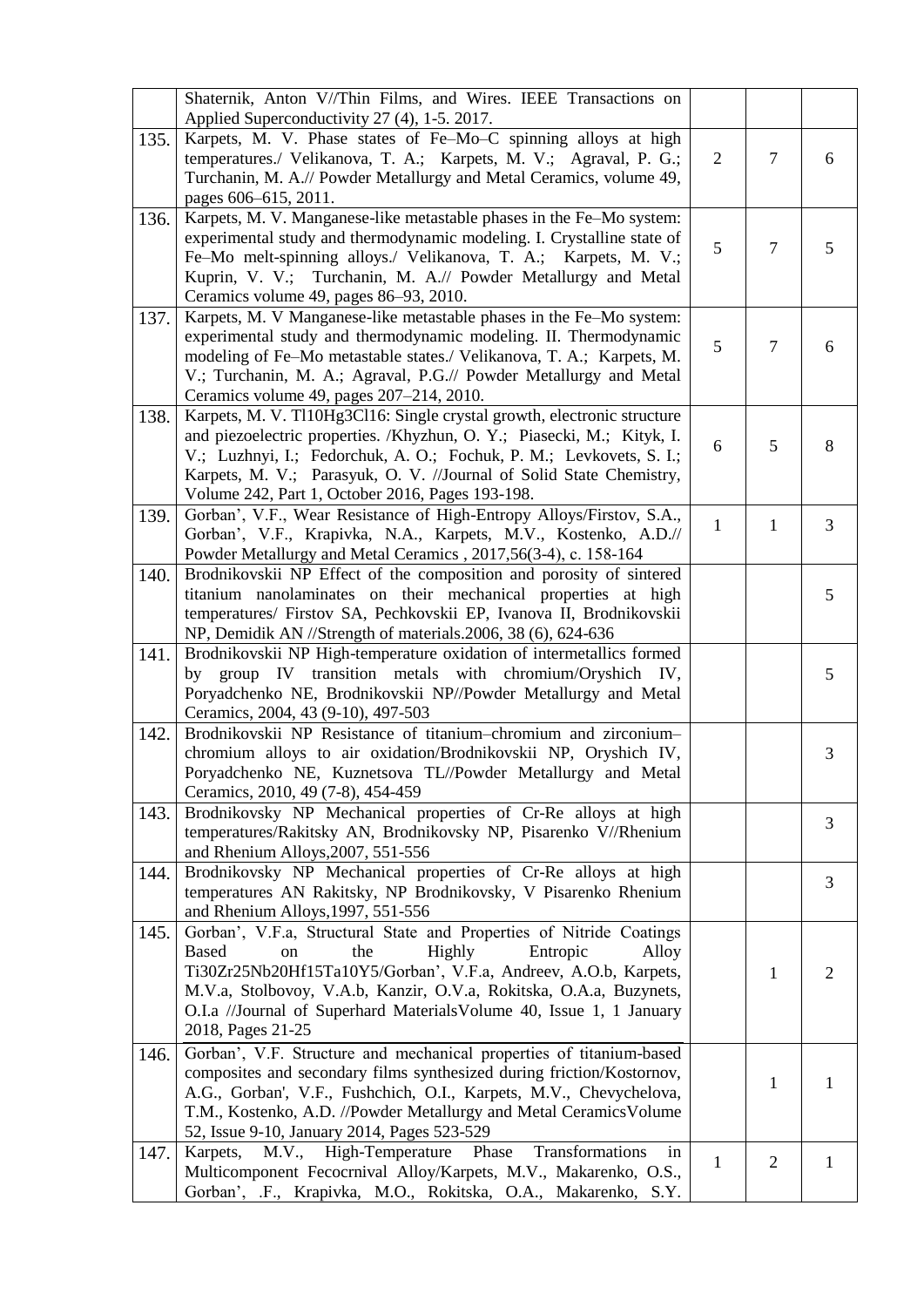|      | //Powder Metallurgy and Metal Ceramics Volume 55, Issue 5-6, 1<br>September 2016, Pages 361-368                                                                                                                                                                                                                                                                                                                                 |              |              |                |
|------|---------------------------------------------------------------------------------------------------------------------------------------------------------------------------------------------------------------------------------------------------------------------------------------------------------------------------------------------------------------------------------------------------------------------------------|--------------|--------------|----------------|
| 148. | FIRSTOV G. S., Development of B2 Shape Memory Intermetallics<br>Beyond NiAl, Co-NiAl and CoNiGa. G. GERSTEIN, G. S. FIRSTOV,<br>T.A. KOSORUKOVA, YU. N. KOVAL, H. J. MAIER // SHAPE<br>MEMORY AND SU-PERELASTICITY, (2018) 4:3, 360-368.                                                                                                                                                                                        | $\mathbf{1}$ | $\mathbf{1}$ | 3              |
| 149. | Rogul TG, Hardening in the transition to nanocrystalline state in pure<br>metals and solid solutions (ultimate hardening)/ SA Firstov, TG Rogul,<br>OA Shut // Powder Metallurgy and Metal Ceramics2018/7/1. Tom 57<br>Номер 3-4 Страницы 161-174                                                                                                                                                                               |              | $\mathbf{1}$ | $\mathbf{1}$   |
| 150. | Andreev, A.A. The effect of the substrate potential during deposition on<br>the structure and properties of the binanolayer multiperiod composites<br>$(TiAISi)N/MeN$ (Me – Zr, Nb, Cr, Mo) / Sobol', O.V., Andreev, A.A.,<br>Mygushchenko, R.P., Stolbovoy, V.A., Postelnyk, A.A., Meylekhov,<br>A.A., Dolomanov, A.V., Rebrova, Y.M. // Problems of Atomic Science<br>and Technology Volume 113, Issue 1, 2018, Pages 173-180 |              | $\mathbf{1}$ | $\overline{2}$ |
| 151. | Табачникова Е.Д., Механические свойства высокоэнтропийного<br>сплава Al0,5CoCrCuFeNi в разных структурных состояниях в<br>интервале температур 0,5-300 К/ Табачникова Е.Д., Лактионова<br>М.А., Семеренко Ю.А., Шумилин С.Э., Подольский А.В.,<br>Тихоновский М.А., Мишкуф Й., Чах К.//"Физика низких<br>температур." ISSN 0132-6414Том 43, Выпуск 9Страницы 1381-<br>1395 (2017)                                               |              | $\mathbf{2}$ |                |
| 152. | Tabachnikova ED, Low Temperature Strength and Fracture of the<br>Amorphous Metal Alloy Co60Fe5Ni10Si10B15/ED Tabachnikova, EB<br>Korolkova, P Diko, J Miskuf, K //Csach<br>Key Engineering Materials 40, 339-344 (1990)                                                                                                                                                                                                         | $\mathbf{1}$ | $\mathbf{1}$ | $\mathbf{1}$   |
| 153. | Tabachnikova ED, On Causes of High Local Plasticity of a Bulk<br>Cu50Zr35Ti8Hf5Ni2 Amorphous Alloy during Low Temperature Shear<br>Failure under Compression/ED Tabachnikova, VZ Bengus, VV<br>Molokanov, TN Mikhailova//Key Engineering Materials 97, 103-108<br>(1994)                                                                                                                                                        | $\mathbf{1}$ | $\mathbf{1}$ | 1              |
| 154. | Andreev, A.A.,. The use of negative bias potential for structural<br>engineering of vacuum-arc nitride coatings based on high-entropy alloys<br>Sobol', O.V., Andreev, A.A., Gorban', V.F., Postelnyk, H.O.,<br>Stolbovoy, V.A., Zvyagolsky, A.V., Dolomanov, A.V., Kraievska, Z.V.<br>// Problems of Atomic Science and Technology Volume 120, Issue 2,<br>2019, Pages 127-135                                                 | 1            | 1            | 1              |
| 155. | ED Tabachnikova, Thermally activated deformation of nanocrystalline<br>and coarse grained CoCrFeNiMn high entropy alloy in the temperature<br>range 4.2-350 K/AV Podolskiy, E Schafler, ED Tabachnikova, MA<br>Tikhonovsky, MJ Zehetbauer//Low Temperature Physics 44 (9), 976-<br>982 (2018)                                                                                                                                   |              | 1            | 1              |
| 156. | НП Бродниковский, Многокомпонентные жаропрочные сплавы с<br>ниобием/НП Бродниковский, АС Кулаков, НА Крапивка, ДН<br>Бродниковский//2016, Электронная<br>микроскопия<br>прочность<br>И<br>материалов с.34-39                                                                                                                                                                                                                    |              |              | 1              |
| 157. | Фірстов Г.С. Сплав з пам'яттю форми «Нікель-тантал» Фірстов<br>Г.С., Коваль Ю.Н. // Патент України №20378, 2007                                                                                                                                                                                                                                                                                                                 |              |              |                |
| 158. | ВФ Горбань Идентификация структурного состояния материалов<br>автоматического индентирования/ВФ Горбань,<br>методом<br>HA<br>Мамека, ЭП Печковский, СА Фирстов //Сб. докл. Харьковской<br>нанотехнологической ассамблеи-2007 2007/4 Сторінки<br>23-27                                                                                                                                                                           |              |              | 22             |
| 159. | Фірстов Г.С. Методи, технології та технічні засоби підвищення<br>електро-технічного<br>надійності<br>обладнання<br>основі<br>на<br>функціональних матеріалів В.В. Козирський, В.В. Каплун, І.П.                                                                                                                                                                                                                                 |              |              |                |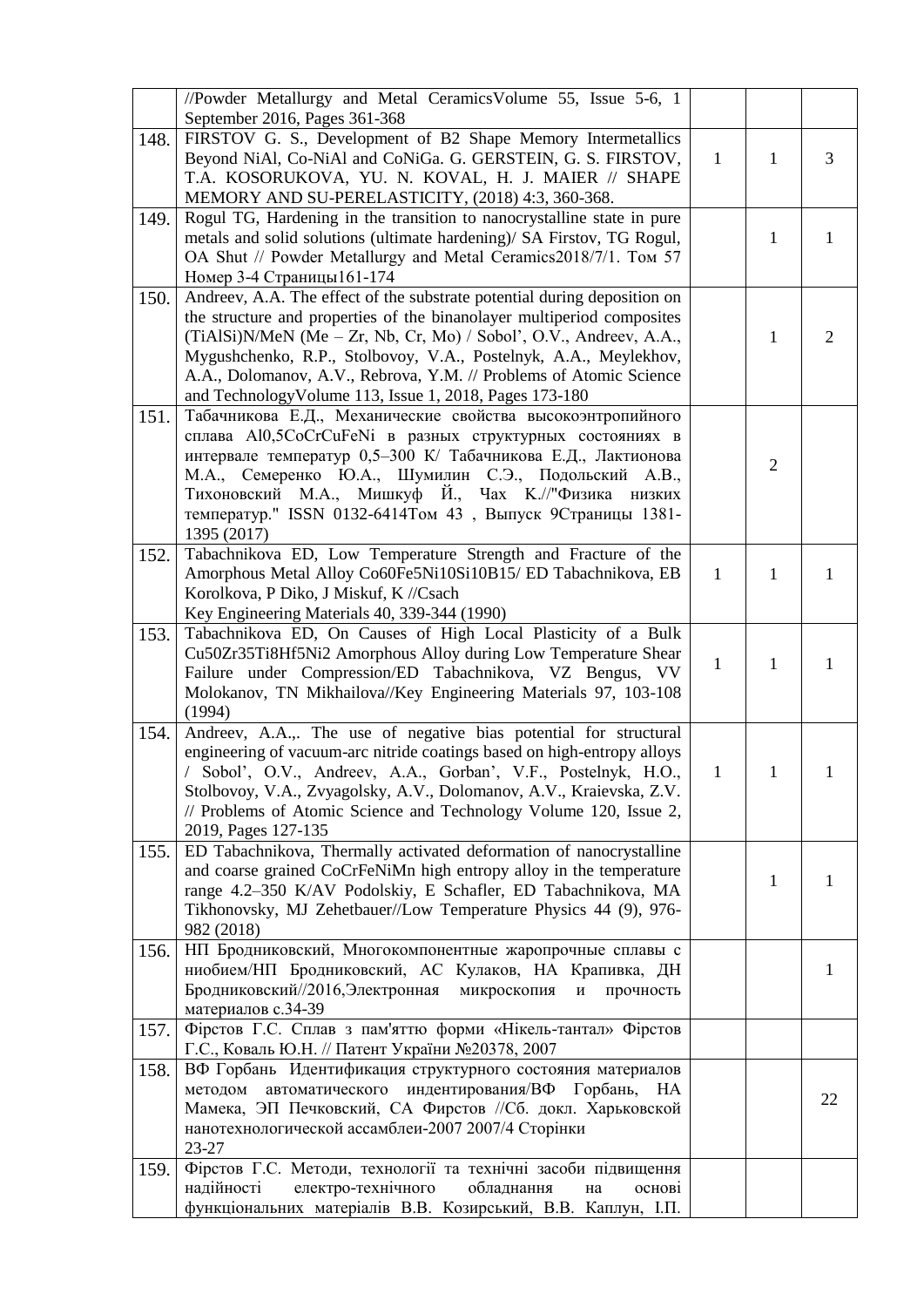|      | Радько, С. П. Коханівський, О.А. Ліхачов, Г.С. Фірстов, Київ,<br>КНУТД, 2013, 447 с.                                                                                                                                                                                                                                                                 |   |    |
|------|------------------------------------------------------------------------------------------------------------------------------------------------------------------------------------------------------------------------------------------------------------------------------------------------------------------------------------------------------|---|----|
| 160. | Горбань ВФ Уравнение индентирования / С. А. Фирстов, В. Ф.<br>Горбань, Э. П. Печковский, Н. А. Мамека //Reports of the National<br>Academy of Sciences of Ukraine, 2007, № 12, c. 100-106                                                                                                                                                            |   |    |
| 161. | ВФ Горбань Новый класс материалов-высокоэнтропийные сплавы<br>и покрытия/Сергей Алексеевич Фирстов, Виктор Федорович<br>Горбань, Николай Александрович Крапивка, Энгельс Петрович<br>Печковский// Вестник российских университетов. Математика<br>2013 Том 18 Випуск 4-2                                                                             |   | 52 |
| 162. | Горбань ВФ, Механические<br>свойства<br>многокомпонентного<br>титанового сплава СА Фирстов, ВФ Горбань, НА Крапивка, ЭП<br>Печковский, НИ Даниленко, МВ Карпец Проблемы прочности,<br>2010, № 5, с.187-198                                                                                                                                           |   | 53 |
| 163. | Горбань ВФ Новая методология обработки и анализа результатов<br>автоматического индентирования материалов/СА Фирстов, ВФ<br>Горбань, ЭП Печковский //Киев: Логос, 2009                                                                                                                                                                               |   | 41 |
| 164. | Горбань<br>BΦ<br>Распределение<br>элементов<br>$\bf{B}$<br>ЛИТЫХ<br>многокомпонентных высокоэнтропийных однофазных сплавах с<br>ОЦК кристаллической решеткой/СА Фирстов, ВФ Горбань, НА<br>Крапивка, ЭП Печковский// Композиты и наноматериалы.<br>2012 Випуск 3 Сторінки 48-65                                                                      |   | 29 |
| 165. | Brodnikovsky NP, High-temperature mechanical properties of powder<br>metallurgy: porous lightweight titanium nanolaminates/SA Firstov, EP<br>Pechkovsky, II Ivanova, NP Brodnikovsky, VF Gorban, //High<br>Temperature Materials and Processes 25 (1-2), 47-58                                                                                       |   | 27 |
| 166. | Firstov G. Crystal structure changes in the Ni3Ta intermetallic<br>compound. T. Kosorukova, G. Firstov, H. Noël, V. Ivanchenko //<br>Chemistry of Metals and Alloys $-2013. -6$ - P. 196-199.                                                                                                                                                        |   | 12 |
| 167. | Firstov G., Some physical principles of high temperature shape memory<br>alloys design G. Firstov, Yu. Koval, J. Van Humbeeck, A.<br>Timoshevskii, T. Kosorukova, P. Verhovlyuk // "Shape Memory<br>Alloys: Properties, Technologies, Opportunities", N. Resnina and Vasili<br>Rubanik Eds., Zurich, Trans Tech Publications Inc., 2015, P. 207-232. |   | 8  |
| 168. | Новые методологические возможности определения еханических<br>свойств современных материалов методом<br>автоматического<br>индентирования/<br>C.A.<br>Фирстов,<br>$B.\Phi.$<br>Горбань,<br>Э.П.<br>Печковский//Наука та інновації. 2010. Т. 6. № 5. С. 7-18.                                                                                         |   | 11 |
| 169. | Tabachnikova ED, Anisotropy of mechanical properties and structural<br>relaxation of amorphous alloys ribbons/VZ Bengus, G Vlasák, P Duhaj,<br>V Ocelík, ED Tabachnikova//Key Engineering Materials 81, 501-510<br>(1993)                                                                                                                            |   | 10 |
| 170. | Горбань В.Ф.,. Сверхтвердые покрытия из высокоэнтропийных<br>сплавов/ С.А. Фирстов, В.Ф. Горбань, А.А. Андреев, Н.А.<br>Кропивка // Наука та інновації, 2013, Т. 9, Т. 5, С. 32-39                                                                                                                                                                   | 6 | 3  |
| 171. | Стойкость<br>A.A<br>высокоэнтропийных<br>Андреев<br>нитридных<br>покрытий к абразивному износу и их структурное состояние А.А.<br>Андреев, О.В. Соболь, И.В. Сердюк, С.В. Федоров, Н.Ю.<br>Черкасова, Н.В. Солис // Перспективные материалы, 2014, № 3, с.<br>$1-9$                                                                                  |   | 6  |
| 172. | Brodnikovskii NP High-temperature oxidation of intermetallics formed<br>by group IV transition metals with chromium/IV Oryshich, NE<br>Poryadchenko, NP Brodnikovskii//Powder Metallurgy and Metal<br>Ceramics , 2004, 43 (9-10), 497-503                                                                                                            |   | 5  |
| 173. | Brodnikovskii NP TiN-AlN-Based Hot-Pressed Composites. Part 1.<br>Structure<br>and Properties/ON Grigor'ev,<br>TV<br>NP<br>Mosina,                                                                                                                                                                                                                   |   | 5  |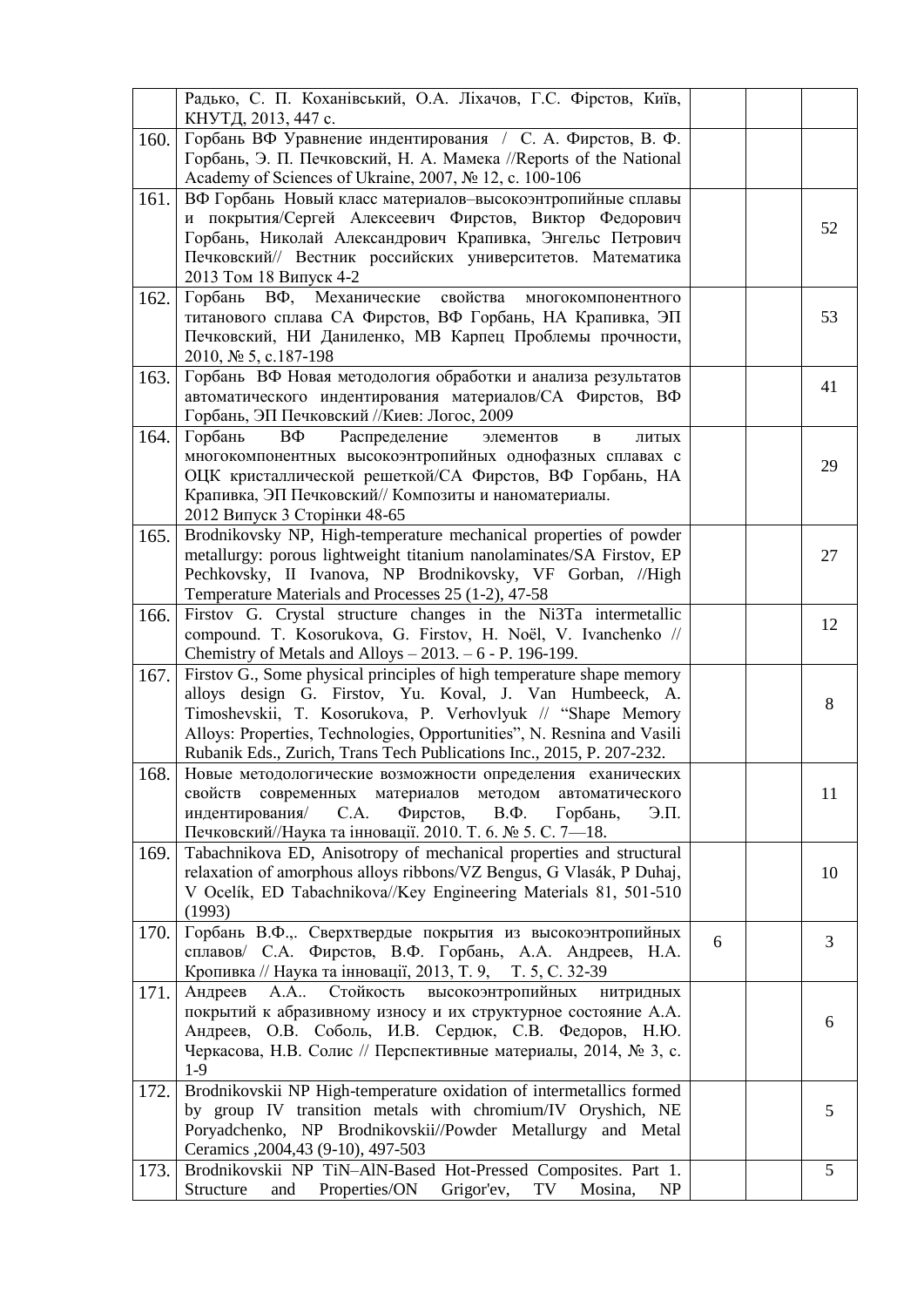|      | Brodnikovskii//Refractories and industrial ceramics.2001, 42 (9-10),<br>316-320                                                                                                                                                                                                                                                                                                           |                  |                |
|------|-------------------------------------------------------------------------------------------------------------------------------------------------------------------------------------------------------------------------------------------------------------------------------------------------------------------------------------------------------------------------------------------|------------------|----------------|
| 174. | Brodnikovsky NP. Development of TiN-AlN<br>ceramics<br>and<br>investigations of their physicomechanical properties/ON Grigoriev, TV<br>Mosina, AD Panasyuk, NP Brodnikovsky//Key engineering materials.<br>1997. 132, 2044-2047                                                                                                                                                           |                  | 4              |
| 175. | Brodnikovskii NP Resistance of titanium-chromium and zirconium-                                                                                                                                                                                                                                                                                                                           |                  |                |
|      | chromium alloys to air oxidation/NP Brodnikovskii, IV Oryshich, NE<br>Poryadchenko, TL Kuznetsova, //Powder Metallurgy and Metal<br>Ceramics.2010. 49 (7-8), 454-459                                                                                                                                                                                                                      |                  |                |
| 176. | Gorban, V.F., Danylenko, M.I., Krapivka, M.A., Firstov, S.A. Structural<br>and Chemical Microinhomogeneity of the High-Entropy TiVZrNbHfTa<br>Coating Powder Metallurgy and Metal Ceramics, 2019, 58(7-8), c. 469-<br>473                                                                                                                                                                 |                  | 4              |
| 177. | Rogul T Nanostructural changes under indentation of silicon / V<br>Svechnikov, T Rogul, SO Firstov, H Zandbergen // Metallofizika I<br>Noveishie Tekhnologii 29 (3), 381-387 (2007)                                                                                                                                                                                                       |                  | 3              |
| 178. | Gorban, V.F. Mechanical Characteristics of High-Entropy Alloys and<br>Their Constituent Metals in Friction Conditions at Low Sliding<br>Velocities/Gorban, V.F., Zakiev, I.M., Kurilenko, D.V. // Powder<br>Metallurgy and Metal Ceramics, 2019, 58(5-6), c. 265-269                                                                                                                      | $\mathbf{0}$     | $\mathbf{1}$   |
| 179. | Gorban, V. The Phase Composition and Mechanical Properties of<br>Vacuum Coatings Produced from Equiatomic CrFeCoNiMn<br>Alloy/Gorban, V.F., Andreev, A.A.b, Chikryzhov, A.M.b, Karpets,<br>.V.a, Krapivka, N.A.a, Kovteba, D.V.b, Ostroverkh, A.A.b, Kanzir,<br>Samelyuk, A.V.a //Powder Metallurgy<br>A.V.a,<br>and<br>Metal<br>Ceramics Volume 58, Issue 1-2, 15 June 2019, Pages 58-63 |                  | 3              |
| 180. | Gorban, V.F Formation and Physicochemical Properties of High<br>Entropy Oxide Based on Equiatomic Alloy CrFeCoNiMn/Gorban',<br>V.F.a, Andreev, A.A.b, Chikryzhov, A.M.b, Karpets, M.V.a, Krapivka,<br>N.A.a, Dolomanov, A.V.b, Ostroverkh, A.A.b //Journal of Superhard<br>Materials Volume 41, Issue 1, 1 January 2019, Pages 38-42                                                      | $\overline{0}$   | $\overline{2}$ |
| 181. | Gorban, V.F Formation and Physicochemical Properties of High<br>Entropy Oxide Based on Equiatomic Alloy CrFeCoNiMn/Gorban',<br>V.F.a, Andreev, A.A.b, Chikryzhov, A.M.b, Karpets, M.V.a, Krapivka,<br>N.A.a, //Journal of Superhard Materials Volume 41, Issue 1, 1 January<br>2019, Pages 38-42                                                                                          | $\boldsymbol{0}$ | $\overline{2}$ |
| 182. | Gorban' V. F., Structural State and Properties of Nitride Coatings, based<br>on the Highly Entropic Alloy Ti30Zr25Nb20Hf15Ta10Y5. V. F.<br>Gorban', A. O. Andreev, M. V. Karpets, V. A. Stolbovoy, O. V. Kanzir,<br>O. A. Rokitska, and O. I. Buzynets // Journal of Superhard Materials. -<br>$2018. - Vol. 40. - N2 1. - p. 21-25$                                                      | $\boldsymbol{0}$ | 1              |
| 183. | Krapivka, N.A., The Properties of Cr-Co-Cu-Fe-Ni Alloy Films<br>Deposited by Magnetron Sputtering /Shaginyan, L.R., Britun, V.F.,<br>Krapivka, N.A., Firstov, S.A., Kotko, A.V., Gorban, V.F. //Powder<br>Metallurgy and Metal Ceramics Volume 57, Issue 5-6, 1 September<br>2018, Pages 293-300                                                                                          | $\boldsymbol{0}$ | 1              |
| 184. | Karpets, M.V Features of High-Temperature Oxidation of High-<br>Entropy AlCrFe3CoNiCu Alloy/Karpets, M.V., Gorban, V.F., Rokitska,<br>O.A., Krapivka, M.O., Makarenko, E.S., Samelyuk, A.V. //Powder<br>Metallurgy and Metal Ceramics Volume 57, Issue 3-4, 1 July 2018,<br>Pages 221-228                                                                                                 | 1                | 1              |
| 185. | Brodnikovsky NP Perspective alloy of the Zr-Nb-Cr system for the new<br>generation of nuclear reactors/SA Firstov, TL Kuznetsova, NP<br>Brodnikovsky, IV Oryshich, NA Krapivko//Вопросы атомной науки и<br>техники. 2018                                                                                                                                                                  | $\boldsymbol{0}$ | 1              |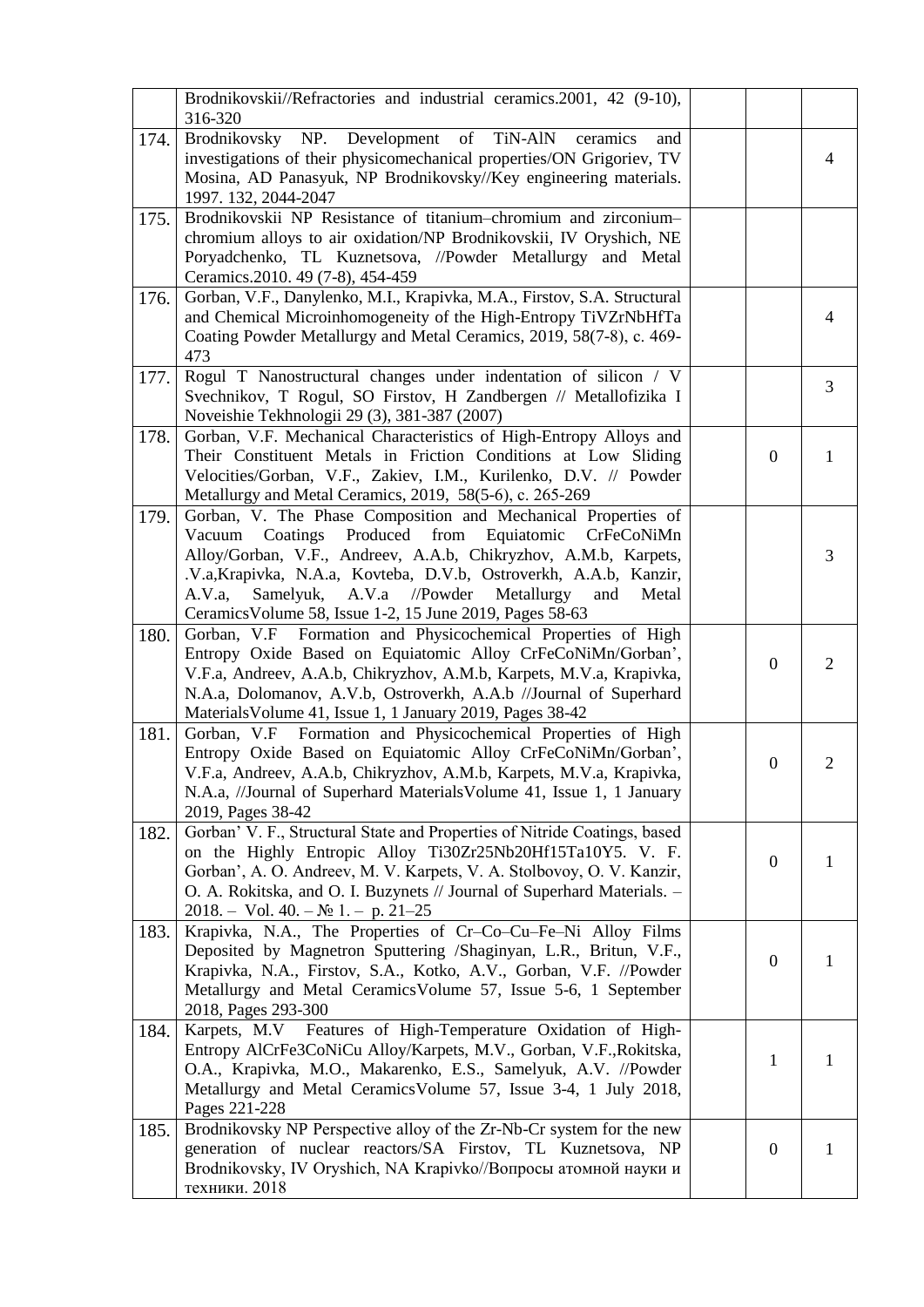| 186. | Бродниковский НП Отработка методики лазерной<br>сварки<br>сплава Nb-16Cr-16Al-16Ti-16Zr/HП<br>многокомпонентного           |  |  |
|------|----------------------------------------------------------------------------------------------------------------------------|--|--|
|      | Шелягин,<br>Бродниковский,<br>ВД<br>AB<br>Бернадский,<br>AB                                                                |  |  |
|      | Сиора//Электронная микроскопия и прочность материалов, 2017.                                                               |  |  |
|      | $C.13-17.$                                                                                                                 |  |  |
| 187. | Бродниковский НП Эвтектический сплав системы Nb-Ti-Al-                                                                     |  |  |
|      | Сг-Zr/НП Бродниковский, АС Кулаков, ЕА Рокицкая, НВ                                                                        |  |  |
|      | Минаков//Электронная микроскопия и прочность материалов.2017                                                               |  |  |
|      | c. 45-49.                                                                                                                  |  |  |
| 188. | Бродниковский Н.П. Принципы адитивности термической и                                                                      |  |  |
|      | атермической компонент твердораствор-ного упрочнения<br>$\, {\bf B}$                                                       |  |  |
|      | многоком-понентных сплавах/ Луговой Н.И., Слюняев С.М.,                                                                    |  |  |
|      | Бродниковский Н.П.// Электронная микроскопия и прочность                                                                   |  |  |
|      | материалов", Киев, ИПМ, вип.25, 2019                                                                                       |  |  |
| 189. | Бродниковский<br>Μ.Π.<br>Определение<br>физико-механических                                                                |  |  |
|      | характеристик образцов сплавов на основе ниобия и нихрома для                                                              |  |  |
|      | тепловой защиты многоразовых космических аппаратов/ Фролов                                                                 |  |  |
|      | Г.А ,Солнцев В.П ,ЕвдокименкоЮ.И., Кисель В.М.,Бучаков                                                                     |  |  |
|      | С.В., Бродніковський М.П.,<br>$(O.\Phi.$ //<br>Луговской<br>Весник                                                         |  |  |
|      | двигателестроения, 2019, №2                                                                                                |  |  |
| 190. | Бродниковский Н.П Скоростная<br>зависимость<br>максимума                                                                   |  |  |
|      | прочностных свойств в области 800 оС многокомпонентных                                                                     |  |  |
|      | сплавов на основе ниобия/ Бродниковский Н.П., Зубец Ю.Е,<br>Крапивка Н.А., Кулаков А.С.// "Электронная микроскопия и       |  |  |
|      | прочность материалов", Киев, ИПМ, вип.24, 2018                                                                             |  |  |
| 191. | Бродниковський М.П. Особливості формування литої структури                                                                 |  |  |
|      | багатокомпонентних ніобієвих сплавів системи Nb-Ti-Al,                                                                     |  |  |
|      | легованих Cr, Zr, Мо та Si/ Кузнєцова Т.Л., Бродніковський М.П.,                                                           |  |  |
|      | Рокицька О.А., Крапівка М.О.// Металознавство та обробка                                                                   |  |  |
|      | металів, 2018р., № 3.                                                                                                      |  |  |
| 192. | Бродниковский Н.П Особенности выплавки многокомпонентных                                                                   |  |  |
|      | ниобиевых сплавов системы Nb-Ti-Al, легированных Cr, Zr, Mo, Si/                                                           |  |  |
|      | Кузнецова Т.Л., Бродниковський М.П., Крапивко М.О.// Процессы                                                              |  |  |
|      | литья, 2018г., № 6 (132)                                                                                                   |  |  |
| 193. | Бродниковский Н.П Повышение технологичности перспективных                                                                  |  |  |
|      | многокомпонентных сплавов системи Nb-Ti-Al, легированных Cr,                                                               |  |  |
|      | Zr, Mo, Si/.Кузнецова Т.Л, Бродниковський М.П., Крапивко М.О. //                                                           |  |  |
|      | Процессы литья, 2018г., № 5 (131)                                                                                          |  |  |
| 194. | Бродніковский М.П. Розрахунок твердорозчинного<br>зміцнення                                                                |  |  |
|      | багатокомпонентних жароміцних сплавів/ Луговий М.І., Слюняєв                                                               |  |  |
|      | В.М., Бродніковський<br>М.П., Фірстов<br>$C.O.$ //<br>Электронная                                                          |  |  |
|      | микроскопия и прочность материалов", Киев, ИПМ, вип.23, 2017                                                               |  |  |
| 195. | $H.\Pi.$<br>Отработка<br>Бродниковский<br>методики<br>сварки                                                               |  |  |
|      | многокомпонентного сплава на основе ниобия// Бродниковский<br>Н.П., Кулаков А.С., Фирстов С.А., Шелягін В.Д.// Электронная |  |  |
|      | микроскопия и прочность материалов", Киев, ИПМ, вип.23, 2017                                                               |  |  |
| 196. | Бродниковський Н.П. Жаропрочные сплавы с ниобием с пределом                                                                |  |  |
|      | текучести при 1000 °С выше 500 МПа/ Бродниковський Н.П.                                                                    |  |  |
|      | Кулаков А.С., Крапівка М.О., Бродниковський Д.М., Самелюк                                                                  |  |  |
|      | О.В., Фірстов С.О. // Электронная микроскопия и прочность                                                                  |  |  |
|      | материалов", вип.22, 2016                                                                                                  |  |  |
| 197. | Gorban, V.F., Andreev, A.A., Chikryzhov, A.M., Kanzir, A.V.,                                                               |  |  |
|      | Samelyuk, A.V. The Phase Composition and Mechanical Properties of                                                          |  |  |
|      | Vacuum Coatings Produced from Equiatomic CrFeCoNiMn Alloy //                                                               |  |  |
|      | Powder Metallurgy and Metal Ceramics, 2019, 58(1-2), p. 58-63                                                              |  |  |
| 198. | Gorban', V.F., Andreev, A.A., Chikryzhov, A.M., Dolomanov, A.V.,                                                           |  |  |
|      | Ostroverkh, A.A. Formation and Physicochemical Properties of High                                                          |  |  |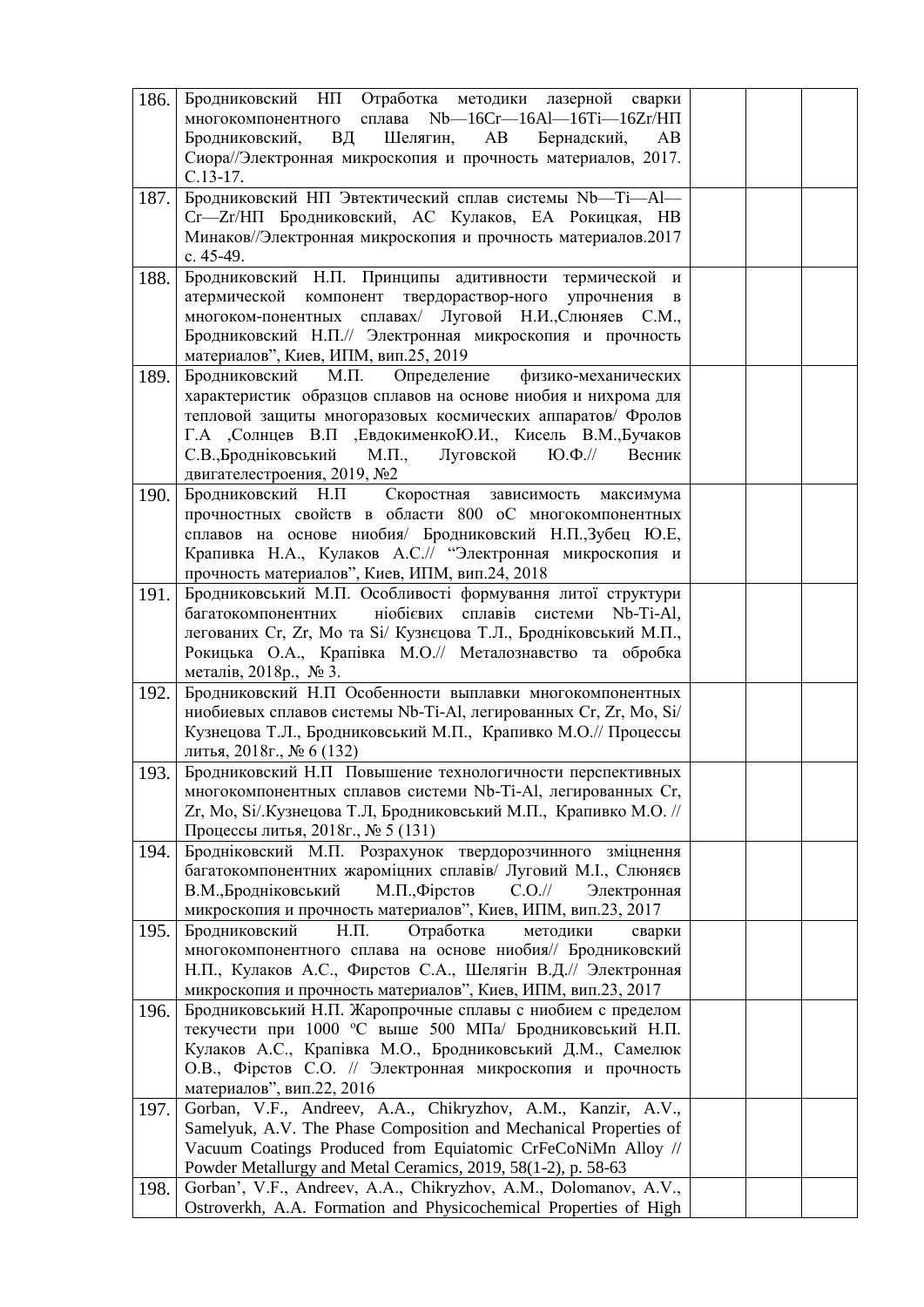|      | Entropy Oxide Based on Equiatomic Alloy CrFeCoNiMn // Journal of<br>Superhard Materials, 2019, 41(1), p. 38-42                                                                                                                                                                                  |              |                  |    |
|------|-------------------------------------------------------------------------------------------------------------------------------------------------------------------------------------------------------------------------------------------------------------------------------------------------|--------------|------------------|----|
| 199. | Gorban, V.F., Effect of annealing on the phase composition,<br>microstructure and physical-mechanical properties' evolution of high-                                                                                                                                                            |              |                  |    |
|      | entropy CrMnFeCoNi2Cu AlloyMyslyvchenko, O.M., Krapivka, M.O.,<br>Gorban, V.F., Karpets, M.V., Rokitska, O.A. Metallofizika i Noveishie                                                                                                                                                         |              |                  |    |
|      | Tekhnologii, 2017, 39(5), c. 633-644                                                                                                                                                                                                                                                            |              |                  |    |
| 200. | Gorban', V.F Comparative friction characteristics of high-entropy<br>mononitride coatings /Gorban', V.F., Zakiev, I.M., Sarzhan, G.F.<br>Journal of Friction and Wear, Volume 37, Issue 3, 1 May 2016, Pages<br>263-267                                                                         |              |                  |    |
| 201. | Gorban', V.F., Karpets, M.V., Makarenkoa, Y.S., Kostenko, A.D.,<br>Friction<br>Danylenko,<br>N.I.<br>of<br>high-entropy<br>Fe25Cr20Ni20Mn15Co10Al10 alloy for 65G steel Journal of Friction<br>and Wear, 2015, 36(4), c. 342-345                                                                |              |                  |    |
| 202. | Karpets', M.V.a, Myslyvchenko, O.M.b, Makarenko, .S.b, Gorban',<br>V.F.a, Krapivka, M.O.a, Degula, A.I. Effect of nickel on the structure<br>and phase composition of the VCrMnFeCoNix high-entropy alloy.<br>Journal of Superhard Materials Volume 37, Issue 3, 27 May 2015, Pages<br>182-188. |              |                  |    |
| 203. | Горбань<br>Термостабильность сверхтвердых<br>ВΦ<br>нитридных<br>покрытий на основе многокомпонентного высокоэнтропийного<br>сплава системы<br>TiVZrNbHf/CA Фирстов, ВФ Горбань, НИ<br>Даниленко, МВ Карпец, АА Андреев, ЕС Макаренко// Порошковая                                               |              |                  |    |
| 204. | металургія 2013/2/12 Випуск 9/10 Сторінки 93-102<br>Andreev, A.A The use of negative bias potential for structural                                                                                                                                                                              |              |                  |    |
|      | engineering of vacuum-arc nitride coatings based on FeCoNiCuAlCrV<br>high-entropy alloy / Sobol, O.V., Andreev, A.A., Gorban, V.F.,<br>Meylekhov, A.A., Postelnyk, A.A., Stolbovoy, V.A., Zvyagolskiy, A.V.<br>// Journal of Nano- and Electronic Physics Volume 10, Issue 6, 2018,<br>06030    |              | $\boldsymbol{0}$ | 1  |
| 205. | Rogul', T.G. Generalized grain-size dependence of flow stress /<br>Firstov, S.A., Rogul', T.G., Shut, O.A. // Russian Metallurgy, Issue 4,<br>Pages 257-265, (Metally) (2016)                                                                                                                   | $\theta$     | $\overline{0}$   | 3  |
| 206. | Rogul', T.G. Structural Features and Solid-Solution Hardening of High-<br>Entropy CrMnFeCoNi Alloy // Firstov, S.A., Rogul', T.G., Krapivka,<br>N.A., Danilenko, V.I., Chugunova, S.I. // Powder Metallurgy and Metal<br>Ceramics, V. 55, Page 225-235 (2016)                                   |              |                  | 8  |
| 207. | Rogul, T. G. Theoretical Strength and Theoretical Hardness /Firstov, S.<br>A.; Rogul, T. G. // Russian Metallurgy, Issue 10, Page 837-842 (2012)                                                                                                                                                |              |                  |    |
| 208. | Rogul, T. G. Hardening of polycrystals in passing from the microscopic<br>to nanostructured state / Firstov, S. A.; Rogul, T. G.; Shut, O. A. //<br>Materials science, V. 45, Issue 6, Page 759-767 (2009)                                                                                      | 10           | $\mathbf{1}$     |    |
| 209. | Rogul, T. Nanostructural deformation of thin films of molybdenum /<br>Svechnikov, V.; Rogul, T.; Firstov, S. O.,<br>Zandbergen $H$ //<br>Metallofizika i noveishie tekhnologii, Volume 29, Issue 6, Page 763-769<br>(2007)                                                                      | $\mathbf{1}$ | 3                |    |
| 210. | Rogul, TG The influence of elastic-plastic substrate characteristics on<br>the nanocrystal chromium film - substrate in nanoindentation // Firstov,<br>SA; Rogul, TG; Dub, SN et al. // Metallofizika i noveishie tekhnologii,<br>V. 27, Issue 2, Page 179-196 (2005)                           | 13           |                  | 22 |
| 211. | Rogul, T.G. Thermoactivation analysis of the flow-stress-temperature<br>dependence in the F.C.C. solid solutions / Firstov, S.O., Rogul, T.G. //<br>Metallofizika i Noveishie Tekhnologii 39(1), Page 33-48 (2017)                                                                              | 8            |                  |    |
| 212. | Gorban, V., Influence of the thermal factor on the composition of<br>electronbeam highentropy ALTiVCrNbMo coatings / Sobol, O.,                                                                                                                                                                 | 3            |                  |    |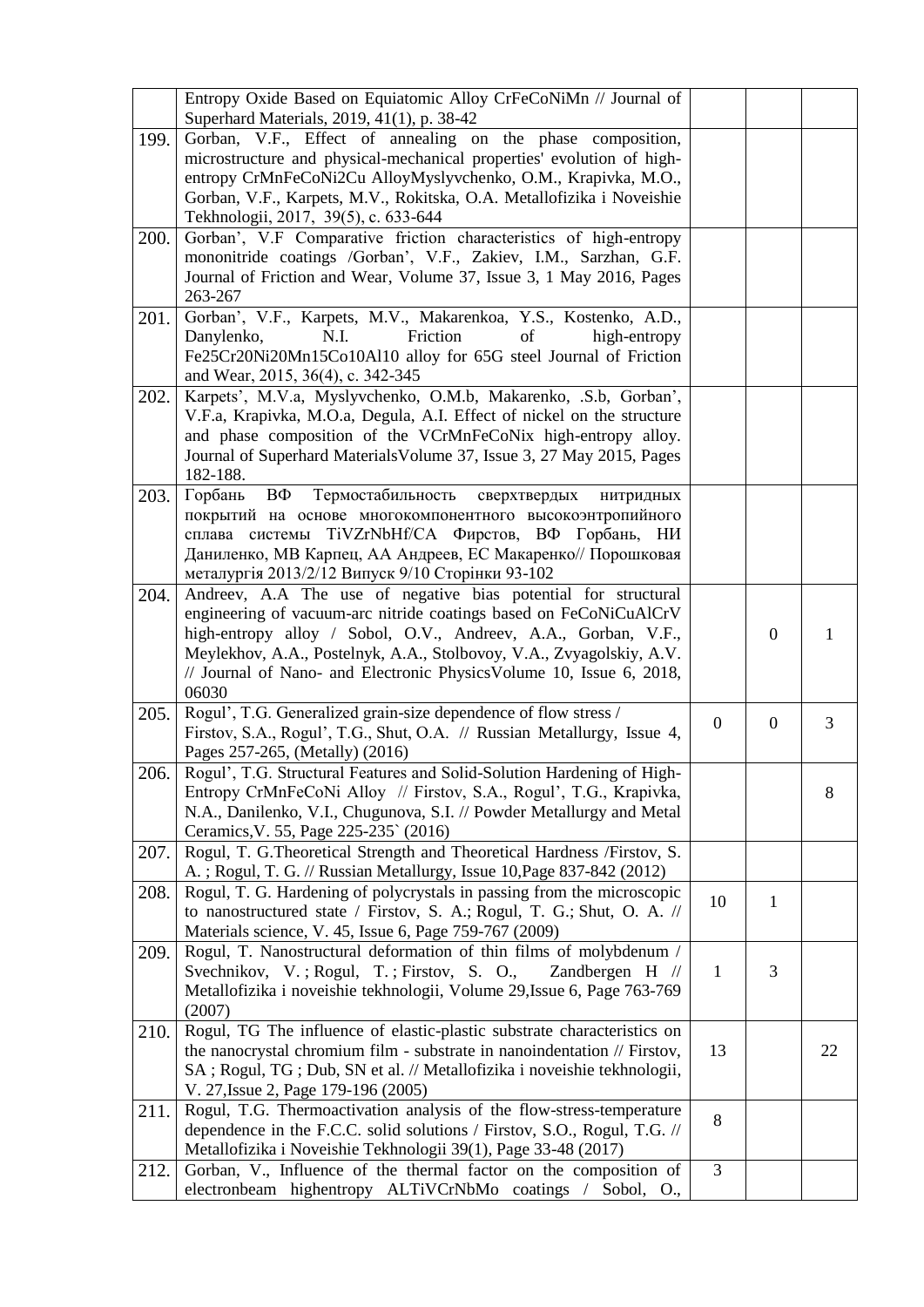|      | Barmin, A., Hryhorieva, S., Gorban, V., Vuets, A., Subbotin, A. //<br>Eastern-European Journal of Enterprise Technologies Volume 2, Issue<br>12-92, 2018, Pages 39-46                                                                                                                                                                                                                                      |   |                |   |
|------|------------------------------------------------------------------------------------------------------------------------------------------------------------------------------------------------------------------------------------------------------------------------------------------------------------------------------------------------------------------------------------------------------------|---|----------------|---|
| 213. | Gorban, V.,. The effect of constant and high voltage pulse bias<br>potentials on the<br>structure and properties of vacuum-arc<br>(TiVZrNbHf)Nx coatings / Sobol', O.V., Postelnyk,<br>A.A.,<br>Mygushchenko, R.P., Gorban', V.F., Stolbovoy, V.A., Zvyagolskiy,<br>A.V. // Journal of Nano- and Electronic Physics Volume 10, Issue 2,<br>2018, 02035                                                     | 5 |                |   |
| 214. | Gorban, V., Influence of the bias potential and the pressure of the<br>nitrogen atmosphere on the structure and properties of vacuum-arc<br>coatings based on the AlCrTiZrNbV high-entropy alloy / Sobol', O.V.,<br>Andreev, A.A., Gorban', V.F., Postelnyk, A.A., Stolbovoy, V.A.,<br>Zvyagolskiy, A.V. // Journal of Nano- and Electronic Physics Volume<br>10, Issue 5, 2018, 05046                     |   | $\overline{2}$ |   |
| 215. | Gorban, V Formation of Superhard State of the TiZrHfNbTaYN<br>Vacuum-Arc High-Entropy Coating / Beresnev, V.M., Sobol', O.V.,<br>Andreev, A.A., Gorban', V.F., Klimenko, S.A., Litovchenko, S.V.,<br>Kovteba, D.V., Meilekhov, A.A., Postel'nik, A.A., Nemchenko, U.S.,<br>Novikov, V.Y., Maziilin, B.A. // Journal of Superhard Materials Volume<br>40, Issue 2, 1 March 2018, Pages 102-109              |   |                |   |
| 216. | Andreev, A.A., Structural engineering and mechanical properties of (Ti-<br>V-Zr-Nb-Hf-Ta)N coatings obtained at different pressures / Sobol',<br>O.V., Andreev, A.A., Postelnyk, H.O.,<br>Meylekhov, A.A.,<br>Sagaidashnikov, Y.Y., Stolbovoy, V.A., Yevtushenko, N.S., Syrenko,<br>T.O., Kraievska, Z., Zvyagolskiy, A.V. // Journal of Nano- and<br>Electronic Physics Volume 11, Issue 3, 2019, 03013   |   |                |   |
| 217. | Фірстов Г.С., Новітні сучасні функціональні<br>матеріали<br>високентропійні сплави з пам'яттю форми. Фірстов Г.С.,<br>Косорукова Т.О., Коваль Ю. // Наука про матеріали: досягнення та<br>перспективи,<br>під ред.<br>Л.М.<br>Лобанова<br>та<br>інш.,<br>Київ,<br>Академперіодика, 2018, с. 529-545.                                                                                                       |   |                |   |
| 218. | Фірстов Г.С., ФУНКЦІОНАЛЬНІ МАТЕРІАЛИ З ПАМ'ЯТТЮ<br>ФОРМИ: СУЧАСНИЙ СТАН І ПЕРСПЕКТИВИ ВИКОРИ-<br>СТАННЯ Фірстов Г.С. // ВІСНИК НАН УКРАЇНИ, 2018, №6, С.<br>19-34.                                                                                                                                                                                                                                        |   |                |   |
| 219. | Фірстов Г.С., Високотемпературні сплави з пам'яттю форми /<br>Фірстов Г.С. // Київ. Наукова думка, 2019. 198 с.                                                                                                                                                                                                                                                                                            |   |                |   |
| 220. | Андреєв А.О., Технологія машинобудування. Основи отримання<br>вакуумно-дугових покриттів. Підручник. / А.О. Андреєв, В.М.<br>Павленко, Ю.О. Сисоєв // Харків. «ХАІ», 2018. 288 с.                                                                                                                                                                                                                          |   |                |   |
| 221. | Andreev, A.A.,. Structural engineering and mechanical properties of<br>(Ti-V-Zr-Nb-Hf-Ta)N coatings obtained at different pressures / Sobol',<br>O.V., Andreev, A.A., Postelnyk, H.O.,<br>Meylekhov,<br>A.A.,<br>Sagaidashnikov, Y.Y., Stolbovoy, V.A., Yevtushenko, N.S., Syrenko,<br>T.O., Kraievska, Z., Zvyagolskiy, A.V. //Journal of Nano- and<br>Electronic Physics Volume 11, Issue 3, 2019, 03013 |   |                |   |
| 222. | Tabachnikova E.D Mechanical properties of the high-entropy alloy<br>Al0.5CoCrCuFeNi in various structural states at temperatures of 0.5–<br>300 K/ED Tabachnikova, MA Laktionova, Yu A Semerenko, SE<br>Shumilin, AV Podolskiy, MA Tikhonovsky, J Miskuf, K Csach<br>Low Temperature Physics 43 (9), 1108-1118 (2017)                                                                                      |   |                | 9 |
| 223. | Tabachnikova E.D Deformation and Fracture of Some Metallic Glasses<br>at Temperatures Below 4. 2 K/ED Tabachnikova, SE Shumilin, VZ<br>Bengus, LI Voronova, YUV Efimov//Metallofizika(USSR) 13 (4), 47-<br>55 (1991)                                                                                                                                                                                       | 3 | 3              | 4 |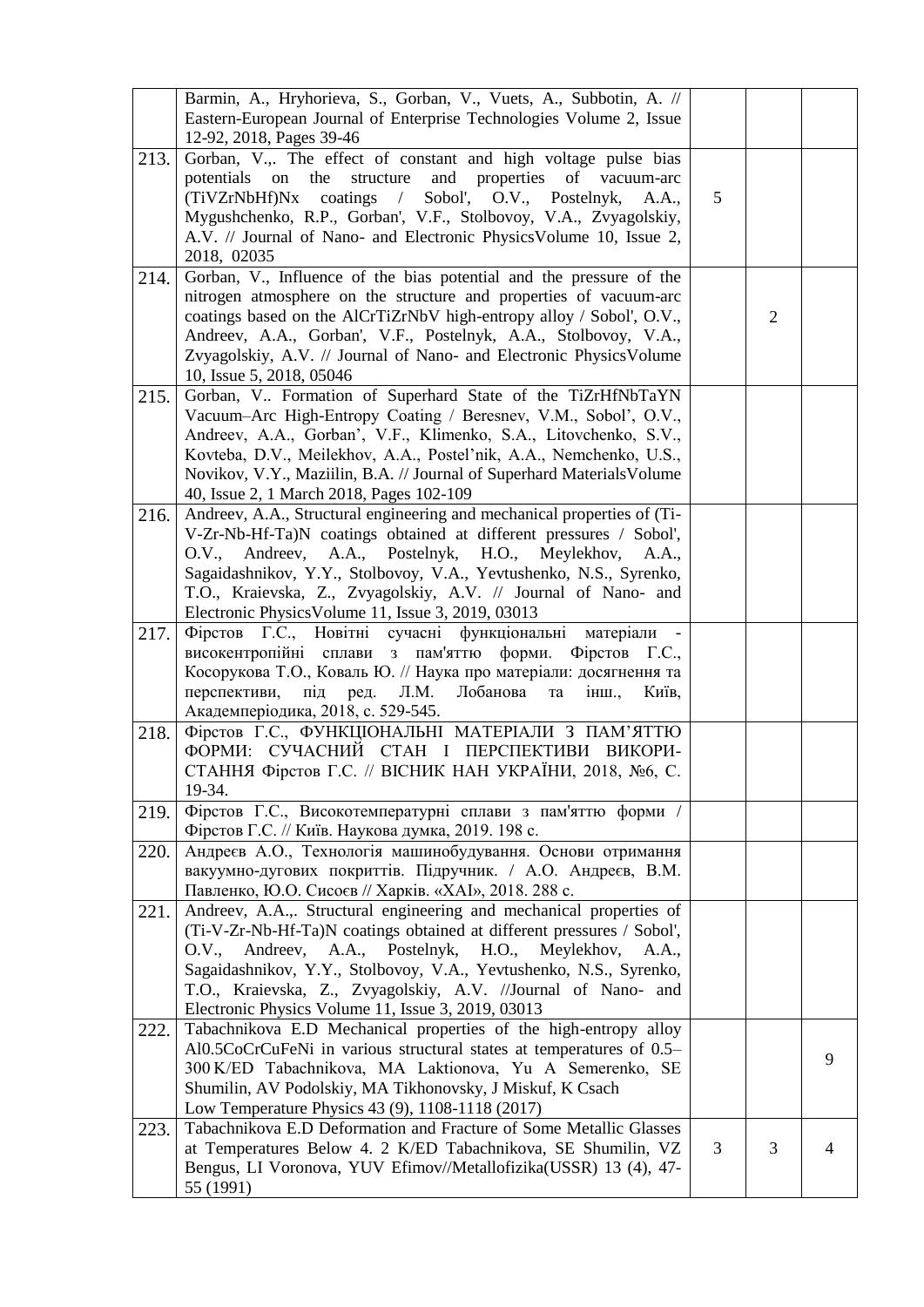| 224. | Tabachnikova E.D Nanomaterials-Influence of the heat treatment of the<br>melt on the structure and mechanical behaviour of metallic glass          |                |                | 5              |
|------|----------------------------------------------------------------------------------------------------------------------------------------------------|----------------|----------------|----------------|
|      | ribbons/M Calvo-Dahlborg, JM Ruppert, ED Tabachnikova, VZ<br>Bengus,//Journal de Physique-Colloques 11 (4), 41-50 (2001)                           |                |                |                |
| 225. | Табачникова Е.Д., Механические свойства высокоэнтропийного                                                                                         |                |                |                |
|      | сплава Al0,5CoCrCuFeNi в интервале температур 4,2-300 K/                                                                                           |                |                |                |
|      | Лактионова М.А., Табачникова Е.Д., Танг З., Лиау П.К//"Физика                                                                                      |                |                |                |
|      | низких температур." ISSN 0132-6414 Том 39, Выпуск 7 Страницы<br>814-817 (2013)                                                                     |                |                |                |
| 226. | Rogul, T.G. Thermoactivation analysis of temperature dependence of a                                                                               |                |                |                |
|      | flow stress in solid solutions with a B.C.C. lattice / Firstov, S.O., Rogul,<br>T.G., Krapivka, M.O., Chugunova, S.I. // Metallofizika i Noveishie | 6              | $\overline{7}$ | 10             |
|      | Tekhnologii, T. 40, № 2. C. 219-234. (2018)                                                                                                        |                |                |                |
| 227. | Tabachnikova E.D.Thermally activated deformation of nanocrystalline                                                                                |                |                |                |
|      | and coarse grained CoCrFeNiMn high entropy alloy in the temperature                                                                                |                |                |                |
|      | range 4.2-350 K /Podolskiy A.V., Schafler E., Tabachnikova E.D.,                                                                                   |                |                | 1              |
|      | Tikhonovsky M.A., ZehetbauerM.J // "Физика низких температур,                                                                                      |                |                |                |
|      | Том 44, Выпуск 9Страницы 1245-1253 (2018)                                                                                                          |                |                |                |
| 228. | Tabachnikova E.D Anomalous Evolution of Strength and                                                                                               |                |                |                |
|      | Microstructure of High-Entropy Alloy CoCrFeNiMn after High-<br>Pressure Torsion at 300 and 77 K Podolskiy A.V., Shapovalov                         |                |                |                |
|      | Y.O., Tabachnikova E.D., Tortika A.S., Tikhonovsky M.A., Joni                                                                                      |                |                |                |
|      | B., Odor E., Ungar T., Maier S., Rentenberger C., Zehetbauer                                                                                       |                |                |                |
|      | M.J., Schafler E.                                                                                                                                  |                |                |                |
|      | Advanced Engineering Materials Том 22, Вып 1, Страницы                                                                                             |                |                |                |
|      | 1900752 (1 of 8) (2020)                                                                                                                            |                |                |                |
| 229. | Т.Г. Композиционный<br>Рогуль<br>подход<br>$\mathbf{K}$<br>описанию                                                                                |                |                |                |
|      | твердорастворного упрочнения в бинарных растворах с                                                                                                |                |                |                |
|      | неограниченной растворимостью<br>компонентов<br>/C.A.                                                                                              |                |                | 6              |
|      | Фирстов, Т.Г. Рогуль // Доповіді НАН України, № 8, С. 58-                                                                                          |                |                |                |
|      | $64(2018)$ .                                                                                                                                       |                |                |                |
| 230. | Tabachnikova E.D Anisotropy of mechanical properties and                                                                                           |                |                |                |
|      | structural relaxation of amorphous alloys ribbons//VZ Bengus, G                                                                                    |                |                | 3              |
|      | Vlasák, P Duhaj, V Ocelík, ED Tabachnikova, //Key Engineering                                                                                      |                |                |                |
|      | Materials 81, 501-510 (1993)                                                                                                                       |                |                |                |
| 231. | Tabachnikova ED Strength of metallic glasses at 4.2-300 K//<br>Fizika Metallov i Metallovedenie 64 (6), 1205-1207 (1987)                           | $\overline{2}$ | $\mathbf{1}$   | $\overline{3}$ |
| 232. | V. F. Gorban', A. A. Andreev, M. O. Krapivka, V. A. Stolbovoy,                                                                                     |                |                |                |
|      | M. V. Karpets, S. A. Firstov & A. M. Chikrizhov, High-Entropy                                                                                      |                |                |                |
|      | Superhard Coatings Based on the AlTiCrVNbMo Alloy //Journal                                                                                        |                |                | 1              |
|      | of Superhard Materials, 2020 42(5), 323-327                                                                                                        |                |                |                |
| 233. | Горбань В.Ф., Крапівка М.О., Фірстов С.О., Куриленко<br>80.                                                                                        |                |                |                |
|      | Д.В. Роль ентальпии смешения в формировании физико-                                                                                                |                |                |                |
|      | механических свойств твердорастворных високоэнтропийных                                                                                            |                |                |                |
|      | сплавов// Електронна мікроскопія і міцність матеріалів - Київ:                                                                                     |                |                |                |
|      | IПМ ім. І.М. Францевича НАН України, 2019, #25, С.8-16                                                                                             |                |                |                |
| 234. | V. F. Gorban', A. O. Andreev, V. A. Stolbovoi, A. M.                                                                                               |                |                |                |
|      | Myslyvchenko, and A. D. Kostenko Properties of Metal-Metal                                                                                         |                |                |                |
|      | Nitride Vacuum-Arc Multilayer Coatings// Journal of Superhard                                                                                      |                |                |                |
|      | Materials, 2020, Vol. 42, No. 1,pp. 5-29                                                                                                           |                |                |                |
| 235. | V. F. Gorban', M. O. Krapivka, S. O. Firstov, D. G. Verbylo, and<br>D. V. Kurylenko. Strength and plasticity of cast solid-soluble                 |                |                |                |
|      | high-entropy alloys Strength of Materials, Vol. 52, No. 5,                                                                                         |                |                |                |
|      |                                                                                                                                                    |                |                |                |